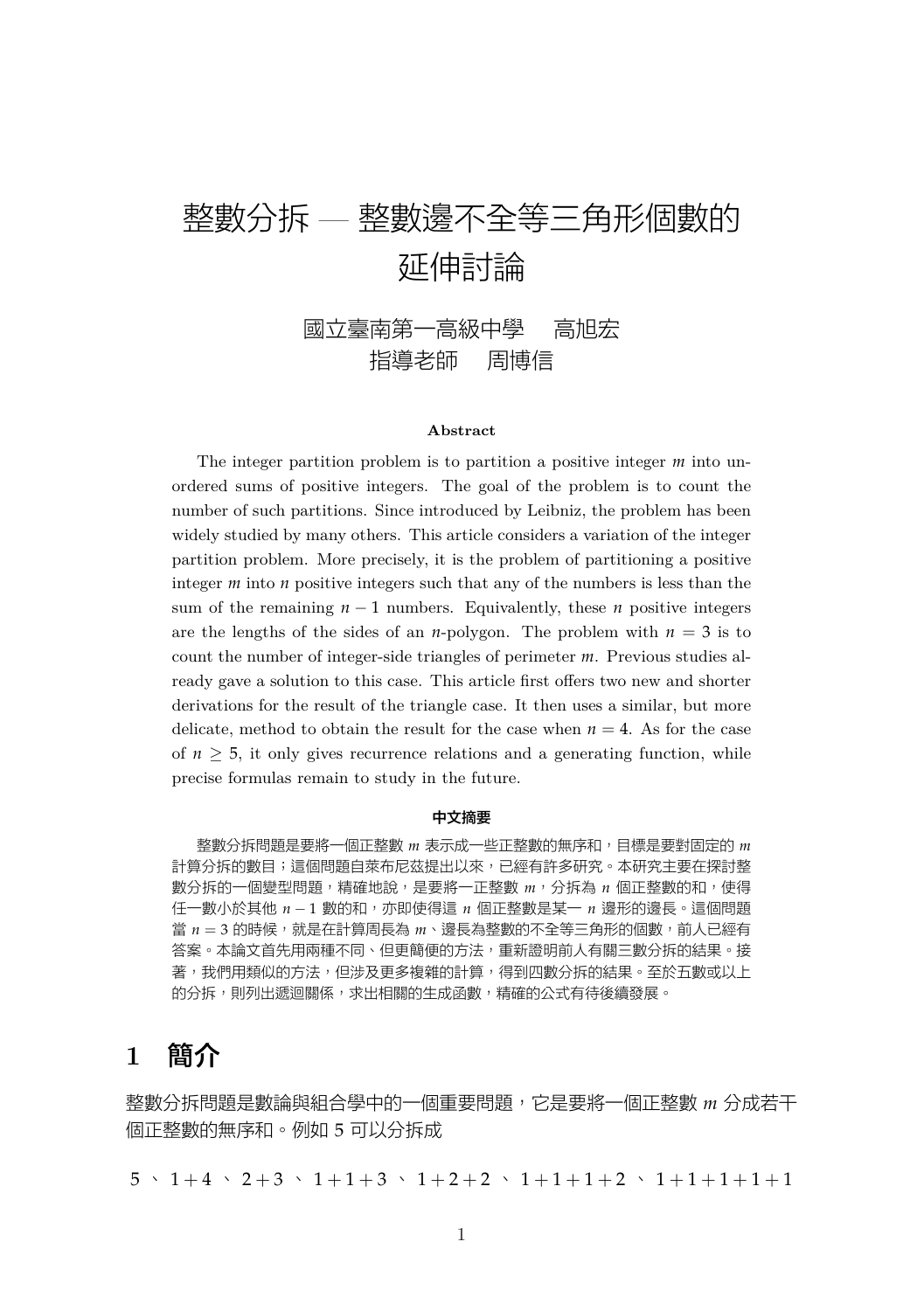等 7 種, 所以 5 的無序分拆數  $p(5)$  是 7。整數分拆問題最先由萊布尼茲 (G. W. Leibniz, 1646 ~ 1716) 提出, 1699 年他給約翰·伯努利 (John Bernoulli, 1667 ~ 1748) 的信中認為「這個問題我看並不容易」,這在他未發表的手稿中也曾多次 提及。後來歐拉 (L. Euler, 1707 ~ 1783) 將它發展成一種完整的分拆理論, 在 1741、1748 年都有重要工作發表。德國組合學派的興登堡 (C. F. Hindenburg, 1741 *∼* 1808) 以及英國的赫謝爾 (J. F. W. Herschel, 1792 *∼* 1871)、第摩根 (A. De Morgan, 1806 *∼* 1871) 、希爾沃斯特(J. J. Sylvester, 1814 *∼* 1897)、凱利 (A. Cayley, 1821 *∼* 1891) 、麥克馬洪 (P. A. MacMahon, 1854 *∼* 1929) 等人陸續提出貢 獻,現已有一套較完整的理論,只是並沒有用描述的簡單公式。

如果把正整數 *m* 分拆限制為拆成特定的 *n* 部分,除了 *n* 比較小的情況,其分拆 數 *p*(*m*, *n*) 跟 *p*(*m*) 一樣難找。在有關 5 的分拆中,可以看出來 *p*(5, 1) = *p*(5, 4) =  $p(5, 5) = 1$  及  $p(5, 2) = p(5, 3) = 2 \cdot \text{Longrightarrow}$   $p(m, 1) = 1 \cdot p(m, 2) = [m/2] \cdot \text{H}$ 中 [*x*] 表示不超過 *x* 的最大整數。精確來說,對於正整數 *m* 和 *n*,我們用 *p*(*m*, *n*) 表示滿足下面兩個條件的正整數列 (*a*1, *a*2, . . . , *an*) 的個數。

- $(P1)$   $a_1 + a_2 + \cdots + a_n = m$
- $(P2)$   $1 \leq a_1 \leq a_2 \leq \cdots \leq a_n$

這篇文章主要的目的是要研究,進一步除了條件 (*P*1) 和 (*P*2) 之外,再加入第三個 條件 (*P*3) ,而成為有條件整數分拆問題。我們用 *f*(*m*, *n*) 表示滿足 (*P*1) 、(*P*2) 、 (*P*3) 這三個條件的正整數列 (*a*1, *a*2, . . . , *an*) 的個數。

$$
(P3) \t a_1 + a_2 + \cdots + a_{n-1} > a_n \t C
$$

滿足 (*P*1)、(*P*2)、(*P*3) 的正整數 *a*1, *a*2, . . . , *a<sup>n</sup>* 恰好可以構成 *n* 邊形的邊長(不計 較邊的次序),所以 *f*(*m*, 3) 其實就是周長為 *m* 的整數邊不全等三角形的個數。

法國數學家 Louis Comtet 在 1974 年出版的 *⟨*Advanced Combinatorics*⟩* 書中, 在一道習題中明確地提到了周長為 *m* 的整數邊不全等三角形共有

$$
\left[\frac{1}{48}\left(m^2+3m+21+(-1)^{m-1}3m\right)\right]
$$

個。上海市華東師範大學學生蔡雅靜、鐔鎮鵬、晁福剛、任韓四人,在 2015 年發 表的《整數邊三角形個數的組合與幾何證明方法》一文中,利用 Ferrers 圖與生成 函數法以及空間隔點等等的概念,給了兩種不同的方法,證明了 Comtet 所述的公 式。

這篇論文的目標是要進一步研究一般的 *f*(*m*, *n*) 。本論文首先用兩種不同於前 人、但更簡便的方法,重新證明 Comtet 所述的公式。接著,我們用類似的方法, 但涉及更多複雜的計算,得到四數分拆的結果

$$
f(m,4) = \left[\frac{1}{288} \left(m^3 + \frac{9}{2}m^2 + \frac{9}{2}m + 128 + (-1)^{m+1} \left(\frac{3}{2}m^2 - \frac{15}{2}m\right)\right)\right]
$$

至於五數或以上的分拆,則列出遞迴關係,求出相關的生成函數,精確的公式有待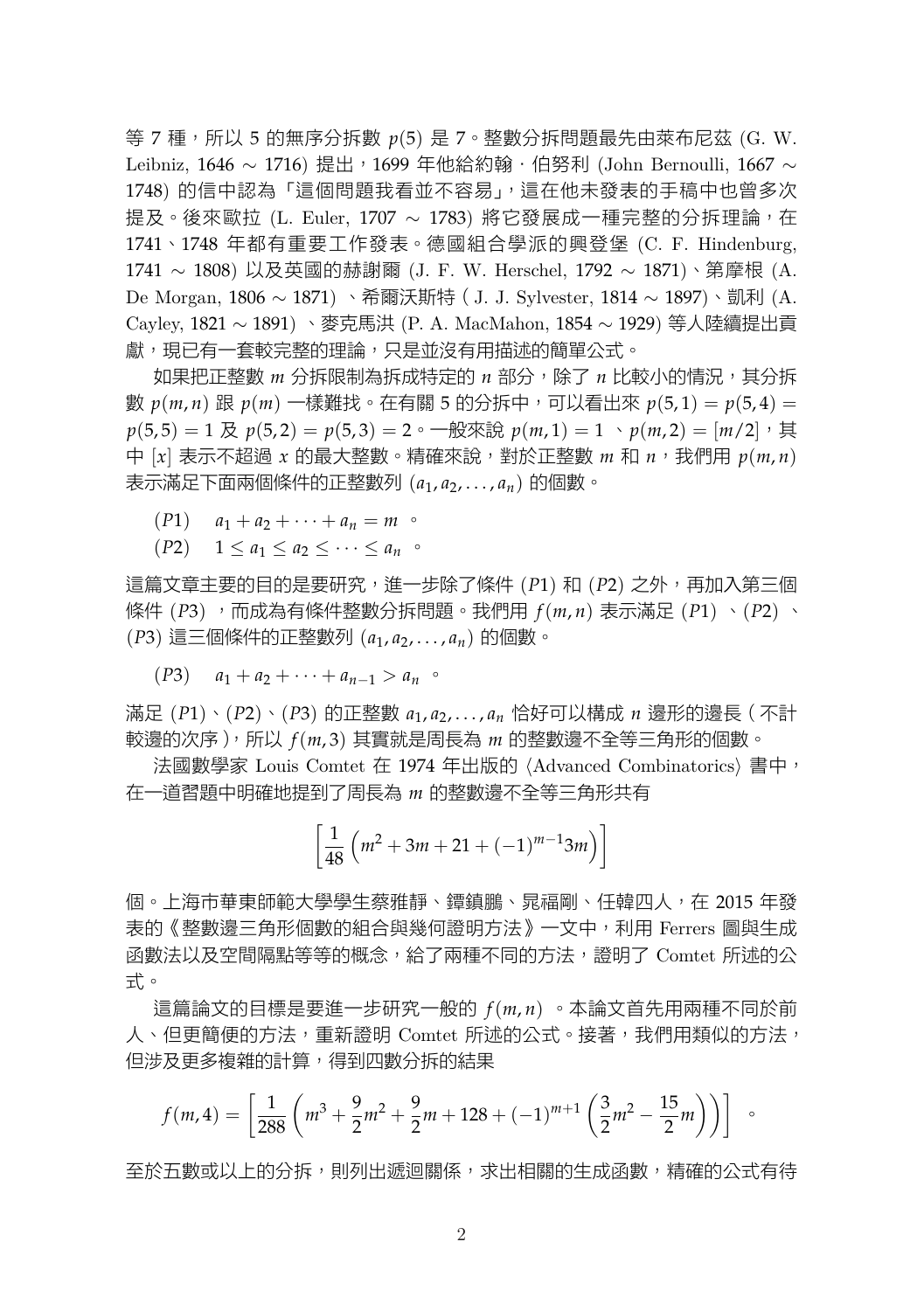後續發展。

## **2** 三數的整數分拆

我們首先討論,這一節將用兩種不同於前人的方法再度證明 Comtet 的公式

$$
f(m,3) = \left[\frac{1}{48} \left(m^2 + 3m + 21 + (-1)^{m-1} 3m\right)\right]
$$

為了符號上的簡省,我們不使用下標,而將三正整數所成的數列表示為  $(a, b, c)$ , 其中 *a*、*b*、*c* 即為三角形的三邊長。不失一般性,我們不妨假設 *c ≥ b ≥ a*。因為 *b* + *c > a* 且 *a* + *c > b* ,故此假設只須再考慮 *a* + *b > c* 。

舉例來說,周長為 3 而且各條邊的長度都是正整數的三角形,其邊長組合僅有  $(1, 1, 1)$  一組, 因此  $f(3, 3) = 1$  。經由窮舉, 可以得到下面的數據。

|                | $m=3$   |               |                | $m=4$  |               |                | $m=5$  |               |                | $m=6$          |               |                | $m=7$  |                   |                | $m=8$  |               |
|----------------|---------|---------------|----------------|--------|---------------|----------------|--------|---------------|----------------|----------------|---------------|----------------|--------|-------------------|----------------|--------|---------------|
| $\overline{a}$ | h       | $\mathcal{C}$ | $\overline{a}$ | b      | $\mathcal{C}$ | $\overline{a}$ | h      | $\mathcal{C}$ | $\overline{a}$ | b              | $\mathcal{C}$ | $\overline{a}$ | h      | $\mathcal{C}_{0}$ | $\overline{a}$ | b      | $\mathcal{C}$ |
|                | 1       | 1             |                |        |               |                | 2      | 2             | 2              | $\overline{2}$ | 2             | 1              | 3      | 3                 | 2              | 3      | 3             |
|                |         |               |                |        |               |                |        |               |                |                |               | 2              | 2      | 3                 |                |        |               |
|                | $m = 9$ |               |                | $m=10$ |               |                | $m=11$ |               |                | $m=12$         |               |                | $m=13$ |                   |                | $m=14$ |               |
| $\mathfrak a$  | h       | $\mathcal{C}$ | $\mathfrak a$  | b      | $\mathcal{C}$ | $\overline{a}$ | b      | $\mathcal{C}$ | $\overline{a}$ | b              | $\mathcal{C}$ | $\mathfrak a$  | h      | $\mathcal{C}$     | $\overline{a}$ | b      | $\mathcal{C}$ |
|                | 4       | 4             | 2              | 4      | 4             |                | 5      | 5             | 2              | 5              | 5             |                | 6      | 6                 | 2              | 6      | 6             |
| 2              | 3       | 4             | 3              | 3      | 4             | $\mathfrak{D}$ | 4      | 5             | 3              | 4              | 5             | 2              | 5      | 6                 | 3              | 5      | 6             |
| 3              | 3       | 3             |                |        |               | 3              | 3      | 5             | 4              | 4              | 4             | 3              | 4      | 6                 | 4              | 4      | 6             |
|                |         |               |                |        |               | 3              | 4      | 4             |                |                |               | 3              | 5      | 5                 | 4              | 5      | 5             |
|                |         |               |                |        |               |                |        |               |                |                |               | 4              | 4      | 5                 |                |        |               |

根據這些數據,可以得到表(一)的結果。觀察此表可以發現:當 *m ≤* 12 且 *m* 為偶數時,*f*(*m*, 3) *< f*(*m* + 1, 3) 。

|                                  |  |  |  |  |  |  |  | 3   4   5   6   7   8   9   10   11   12   13   14 |  |  |  |
|----------------------------------|--|--|--|--|--|--|--|----------------------------------------------------|--|--|--|
| $f(m,3)$ 1 0 1 1 2 1 3 2 4 3 5 4 |  |  |  |  |  |  |  |                                                    |  |  |  |
|                                  |  |  |  |  |  |  |  |                                                    |  |  |  |

## **2.1** 推導 *f*(*m*, 3) 的第一種方法

 $f(m, 3)$  的第一種方法。對於一般的正整數  $m$  來說, 因為  $1 \le a \le b \le 3$ *c*, 所以可以知道 3*a* ≤ *a* + *b* + *c* = *m*, 進而得到 *a* ≤ <mark>3</mark>  $\frac{\pi}{3}$ ,所以 *a* 的範圍是:<br>

$$
1 \le a \le \frac{m}{3} \quad \text{that} \quad 1 \le a \le \left[\frac{m}{3}\right] \quad \text{at} \quad
$$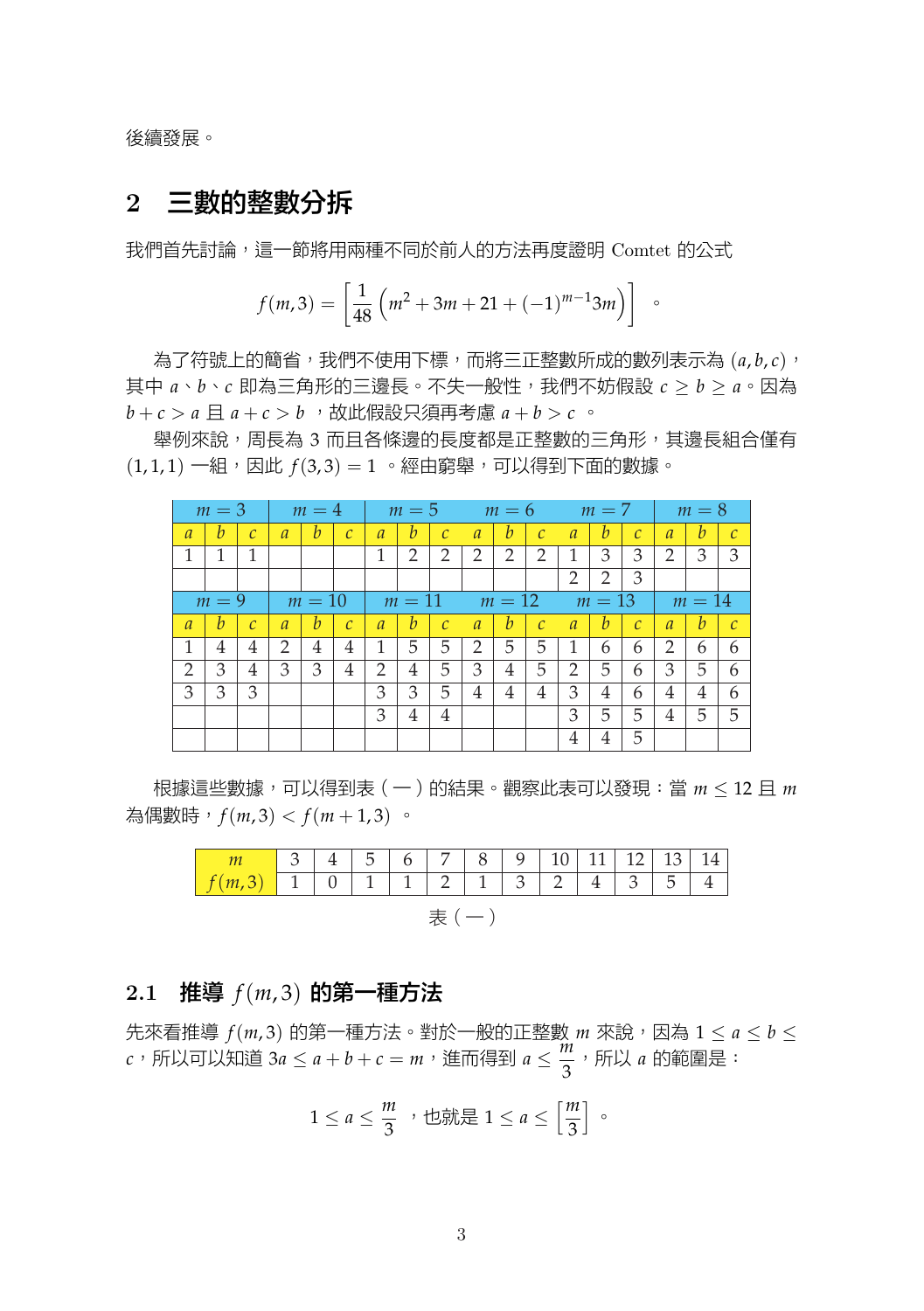固定 *a* 之後,因為 *m − a − c* = *b ≤ c*,所以可以知道 *m − a ≤* 2*c*,也就是 *m − a*  $\frac{x}{2}$  ≤ *c*。另一方面,因為 *c* + 1 ≤ *a* + *b* = *m* − *c*,所以可以知道 2*c* ≤ *m* − 1, 進而得到 *c ≤ m −* 1 \_\_<sup>\_</sup>,也就是 *c* ≤  $\left[\frac{m-1}{m}\right]$ 2 ] 。又因為 *m − a − c* = *b ≥ a*,可以知 道 *c ≤ m −* 2*a*。因此得到兩個 *c* 的上界,由於兩者皆須滿足,故進一步比較這兩 個上界的大小關係。由於 [ *m −* 1 2 ] *≤ m −* 2*a* 等同於 2*a ≤ m −*  $\left[\frac{m-1}{m}\right]$ 2 ] 、也就是 *a ≤*  $\lceil m+2 \rceil$ 4 ] 。所以 *c* 的範圍是: (1) 當 *a ≤*  $\lceil m+2 \rceil$ 4 ] 時,*<sup>m</sup> <sup>−</sup> <sup>a</sup>* 2 *≤ c ≤*  $\left[\frac{m-1}{m}\right]$ 2 ] 、也就是 [ *m* + 1 *− a* 2 ] *≤ c ≤*  $\left[\frac{m-1}{m}\right]$ 2 ]  $\circ$ 

$$
(2) \quad \lim_{m \to \infty} a \ge \left[ \frac{m+6}{4} \right] \lim_{m \to \infty} \frac{m-a}{2} \le c \le m-2a \cdot \lim_{m \to \infty} \lim_{m \to \infty} \left[ \frac{m+1-a}{2} \right] \le c \le m-2a \cdot \lim_{m \to \infty} \frac{m-a}{2}
$$

因此我們就可以得到

$$
f(m,3)
$$
\n
$$
= \sum_{a=1}^{\left[\frac{m+2}{4}\right]} \left( \left[\frac{m-1}{2}\right] - \left[\frac{m+1-a}{2}\right] + 1 \right) + \sum_{a=\left[\frac{m+6}{4}\right]}^{\left[m/3\right]} \left( m - 2a - \left[\frac{m+1-a}{2}\right] + 1 \right)
$$
\n
$$
= \sum_{a=1}^{\left[m/3\right]} \left( \left[\frac{m+1}{2}\right] - \left[\frac{m+1-a}{2}\right] \right) - \sum_{a=\left[\frac{m+6}{4}\right]}^{\left[m/3\right]} \left( \left[\frac{m+1}{2}\right] - m + 2a - 1 \right)
$$
\n
$$
= S_1 - S_2 \circ
$$

當 *m* 是偶數的時候, S<sub>1</sub> 是 0, 1, 1, 2, 2, 3, 3, . . . ( 總共有  $x = \lfloor m/3 \rfloor$  項 ) 的和; 分 兩種情況討論,若  $x = 2y$ , 則  $S_1 = 0 + 1 + 1 + 2 + 2 + \cdots + (y - 1) + (y - 1) + y =$ *y*<sup>2</sup> = *x*<sup>2</sup>/4; 若 *x* = 2*y* + 1, 則 *S*<sub>1</sub> = 0 + 1 + 1 + 2 + 2 +  $\cdots$  + (*y* − 1) + (*y* − 1) + *y* + *y* = *y*(*y* + 1) = ( $x^2 - 1$ )/4。當 *m* 是奇數的時候,S<sub>1</sub> 是 1,1,2,2,3,3,... ( 總共 有  $x = [m/3]$  項 ) 的和; 分兩種情況討論, 若  $x = 2y$ , 則  $S_1 = 1 + 1 + 2 + 2 + 3$  $\cdots + y + y = y(y+1) = x(x+2)/4$ ; 若  $x = 2y+1$ , 則  $S_1 = 1+1+2+2+\cdots+$  $y + y + (y + 1) = (y + 1)^2 = (x + 1)^2/4$ 

*S*<sup>2</sup> 是一等差級數的和,此等差級數的項數為 *z* = [*m*/3] *−* [(*m* + 2)/4],公差為 2,首項為

$$
\left[\frac{m+1}{2}\right]-m+2\left[\frac{m+6}{4}\right]-1=\left[\frac{4\left[\frac{m+6}{4}\right]-m-1}{2}\right]=\left[\frac{w}{2}\right]\end{array},
$$

其中當 *m* ≡ 0, 1, 2, 3 (mod 4) 時 *w* 分別為 3, 2, 5, 4, 也就是首項分別為 1, 1, 2, 2。 當 *m* ≡ 0,1 (mod 4) 時,  $S_2 = (1 + 2z - 1)z/2 = z^2$ ; 當 *m* ≡ 2,3 (mod 4) 時,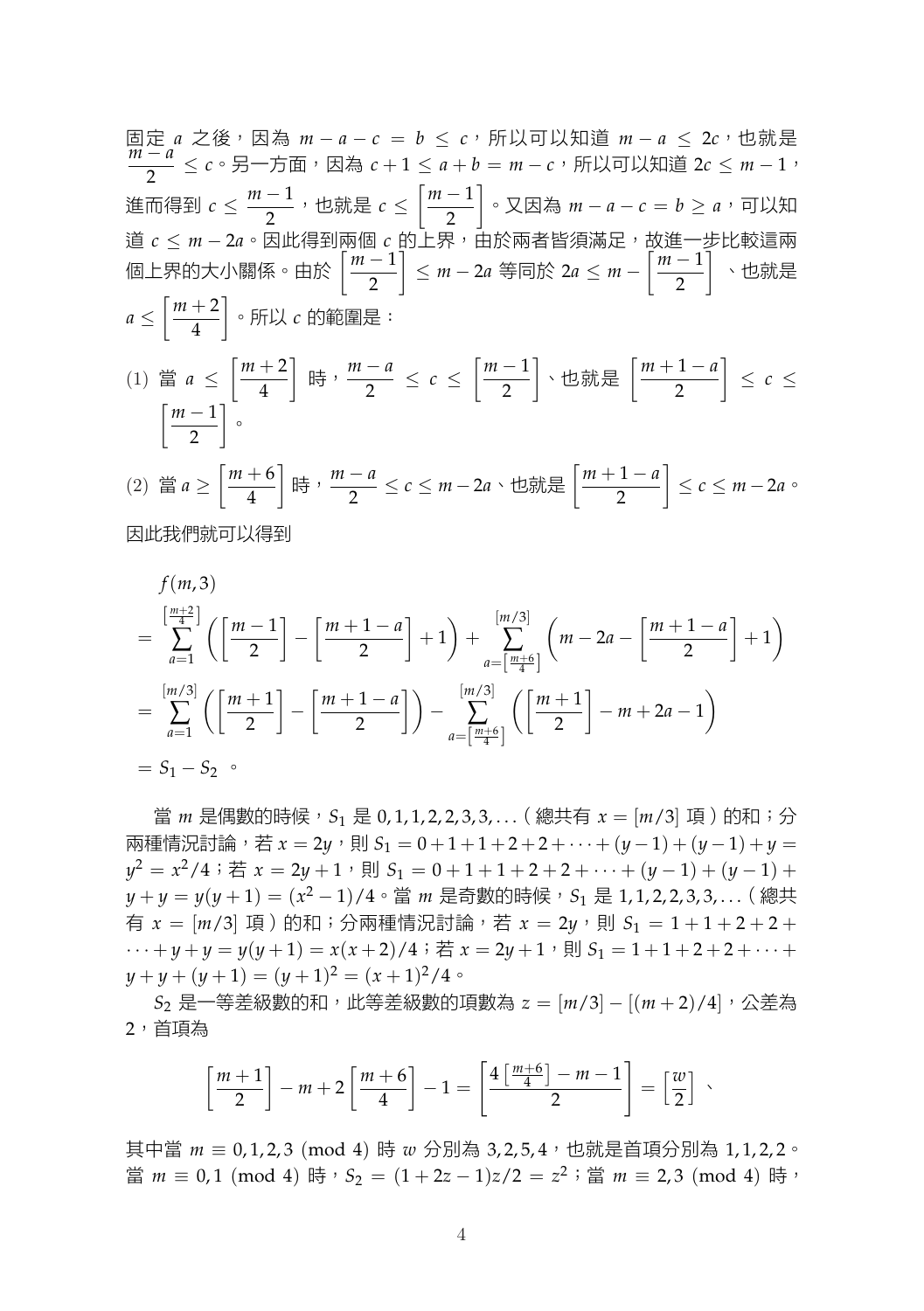$S_2 = (2+2z)z/2 = z(z+1)$ 由於  $S_1 \cdot S_2$  與  $\left\lceil \frac{m}{3} \right\rceil$ 3 ] 、  $\int$  *m* + 2 4 ] 有關,我們可以將 *m* 分為在 mod 12 下的 12 種情形,討論如下。

| m          | $\left\lceil \frac{m}{3} \right\rceil$ | $S_1$                   | $\overline{z}$<br>$=\left[\frac{m}{3}\right]-\left[\frac{m+2}{4}\right]$ | $S_2$     | $f(m,3) = S_1 - S_2$                     |
|------------|----------------------------------------|-------------------------|--------------------------------------------------------------------------|-----------|------------------------------------------|
| 12t        | 4t                                     | $4t^2$                  | $4t - 3t = t$                                                            | $t^2$     | $3t^2 = m^2/48$                          |
| $12t + 1$  | 4t                                     | $t(4t + 2)$             | $4t - 3t = t$                                                            | $t^2$     | $3t^2 + 2t =$<br>$(m^2 + 6m - 7)/48$     |
| $12t + 2$  | 4t                                     | $4t^2$                  | $4t - (3t + 1)$<br>$= t - 1$                                             | $t(t-1)$  | $3t^2 + t =$<br>$(m^2-4)/48$             |
| $12t + 3$  | $4t+1$                                 | $(2t+1)^2$              | $(4t+1)-$<br>$(3t+1) = t$                                                | $t(t+1)$  | $3t^2+3t+1=$<br>$(m^2 + 6m + 21)/48$     |
| $12t + 4$  | $4t+1$                                 | $t(4t + 2)$             | $(4t+1)-$<br>$(3t+1) = t$                                                | $t^2$     | $3t^2 + 2t =$<br>$(m^2-16)/48$           |
| $12t + 5$  | $4t+1$                                 | $(2t+1)^2$              | $(4t+1)-$<br>$(3t+1) = t$                                                | $t^2$     | $3t^2+4t+1=$<br>$(m^2 + 6m - 7)/48$      |
| $12t + 6$  | $4t+2$                                 | $(2t+1)^2$              | $(4t + 2) -$<br>$(3t+2) = t$                                             | $t(t+1)$  | $3t^2+3t+1=$<br>$(m^2+12)/48$            |
| $12t + 7$  | $4t+2$                                 | $(t + 1)$<br>$(4t + 2)$ | $(4t + 2) -$<br>$(3t+2) = t$                                             | $t(t+1)$  | $3t^2 + 5t + 2 =$<br>$(m^2 + 6m + 5)/48$ |
| $12t + 8$  | $4t+2$                                 | $(2t+1)^2$              | $(4t+2)-$<br>$(3t+2) = t$                                                | $t^2$     | $3t^2+4t+1=$<br>$(m^2-16)/48$            |
| $12t + 9$  | $4t+3$                                 | $(2t+2)^2$              | $(4t+3)-$<br>$(3t+2) = t+1$                                              | $(t+1)^2$ | $3t^2+6t+3$<br>$=(m^2+6m+9)/48$          |
| $12t + 10$ | $4t+3$                                 | $(2t+1)$<br>$(2t+2)$    | $(4t+3)-$<br>$(3t+3) = t$                                                | $t(t+1)$  | $3t^2 + 5t + 2 =$<br>$(m^2-4)/48$        |
| $12t + 11$ | $4t+3$                                 | $(2t+2)^2$              | $(4t+3)-$<br>$(3t+3) = t$                                                | $t(t+1)$  | $3t^2 + 7t + 4 =$<br>$(m^2 + 6m + 5)/48$ |

根據這 12 條公式,即可歸納出

$$
f(m,3) = \frac{1}{48} \left( m^2 + 3m + (-1)^{m-1} 3m + f'(m,3) \right)
$$
  
= 
$$
\left[ \frac{1}{48} \left( m^2 + 3m + 21 + (-1)^{m-1} 3m \right) \right]
$$

其中 *f ′* (*m*, 3) 如下表所示。事實上,上式中的 21 可以用任何 21 *∼* 31 之間的任一 整數取代。

| $\overline{\phantom{0}}$<br>m<br>.<br>-- |                               |                    |    |             | -                        |                      |                          |  |  |
|------------------------------------------|-------------------------------|--------------------|----|-------------|--------------------------|----------------------|--------------------------|--|--|
|                                          | -<br>$\overline{\phantom{a}}$ | $\sim$<br><b>.</b> | -- | $\sim$<br>∸ | $\overline{\phantom{a}}$ | 1 <sup>2</sup><br>-- | $\overline{\phantom{a}}$ |  |  |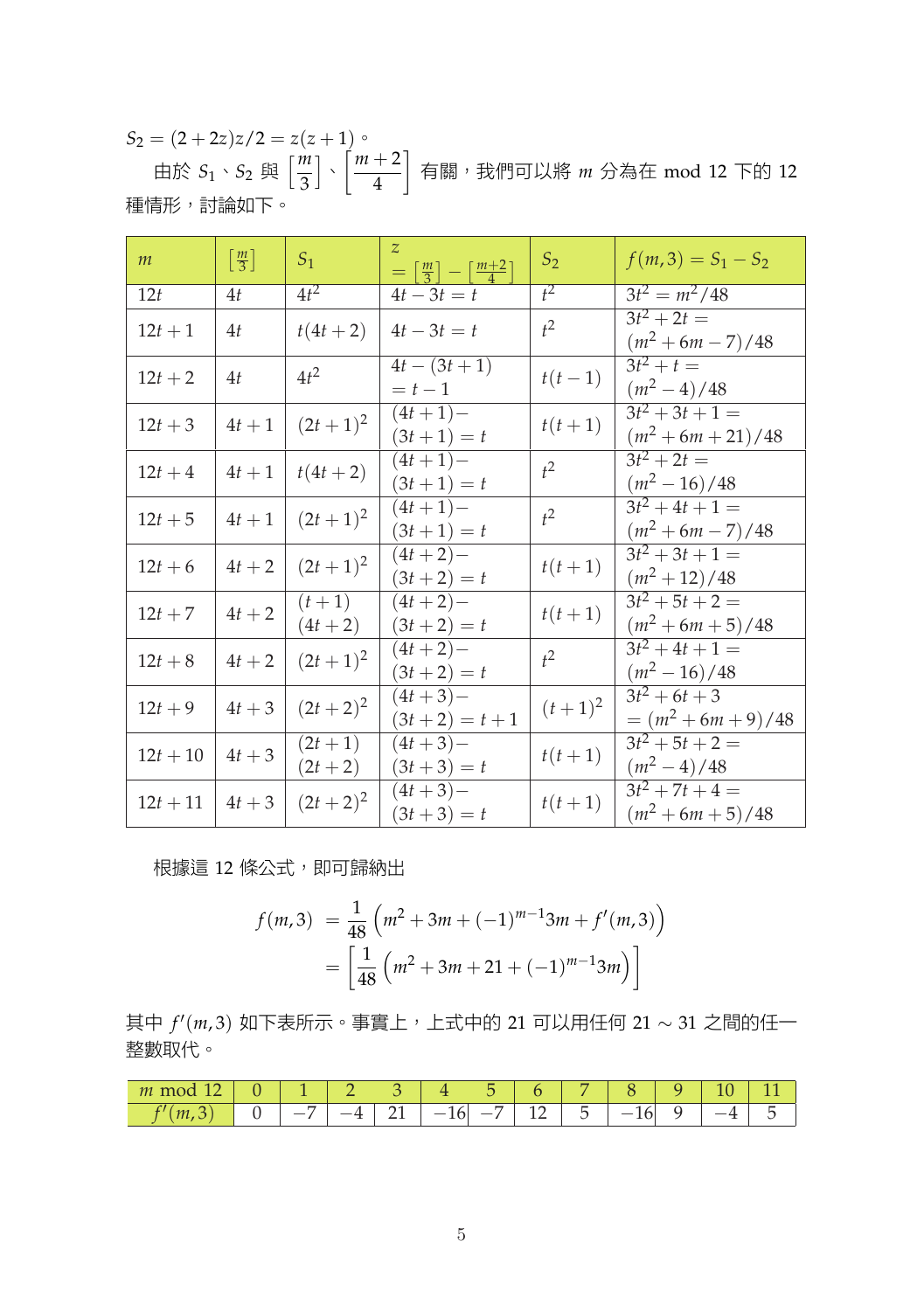#### **2.2** 推導 *f*(*m*, 3) 的第二種方法

接著來看推導 *f*(*m*, 3) 的第二種方法。回憶到,*f*(*m*, 3) 是要求滿足 *a ≤ b ≤ c* 以 及 *a* + *b > c* 的正整數所成數列 (*a*, *b*, *c*) 的個數。這些數列可以分為兩種,一種滿足  $a + b = c + 1$ , 另一種滿足  $a + b > c + 2$ 。

對於第一種情況  $a + b = c + 1$ , 因為  $a + b + c = m$ , 所以  $m$  一定是奇數、  $a + b = \frac{m+1}{2}$  $\frac{+1}{2} \cdot c = \frac{m-1}{2}$ — 1</mark>。在此情況下,因為 *a* ≤ *b*,所以共有  $\left[\frac{m+1}{4}\right]$ 4 ] 組解。

對於第二種情況  $a + b > c + 2$ ,因為  $c > b$ ,所以  $a + b > b + 2 \cdot \overline{\text{m}}$ 有  $a > 2 \cdot$ 考慮正整數數列 (*a ′* , *b ′* , *c ′* ),其中 *a ′* = *a −* 1、*b ′* = *b −* 1、*c ′* = *c −* 1,它滿足  $a'+b'+c'=m-3 \cdot a' \leq b' \leq c' \not\exists a'+b'>c'$ ,這對應到  $f(m-3,3)$  的一個解。

綜合以上兩種情況,可以得到:當 *m* 是偶數時 *f*(*m*, 3) = *f*(*m −* 3, 3),當 *m* 是 奇數時 *<sup>f</sup>*(*m*, 3) = *<sup>f</sup>*(*<sup>m</sup> <sup>−</sup>* 3, 3) + [ *m* + 1 4 ]  $\circ$ 

更進一步來說,當 *m* 是偶數時,*m −* 3 是奇數、*m −* 6 是偶數,所以

$$
f(m,3) = f(m-3,3) = f(m-6,3) + \left[\frac{m-2}{4}\right]
$$
  
=  $f(m-12,3) + \left[\frac{m-8}{4}\right] + \left[\frac{m-2}{4}\right] = f(m-12,3) + \frac{m-6}{2}$ ;

最後一個等式成立是因為 [ *m −* 2 4 ]  $+$ [ *m −* 8 4 ]  $=\frac{(m-8)+(m-2)-2}{4}$ (<sup>... \_\_\_\_\_\_\_\_ 。類似地,<br>4</sup> 當 *m* 是奇數時,*m* − 3 是偶數、*m* − 6 是奇數

$$
f(m,3) = f(m-3,3) + \left[\frac{m+1}{4}\right] = f(m-6,3) + \left[\frac{m+1}{4}\right]
$$
  
=  $f(m-12,3) + \left[\frac{m-5}{4}\right] + \left[\frac{m+1}{4}\right] = f(m-12,3) + \frac{m-3}{2}$ 

最後一個等式成立是因為 [ *m −* 5 4  $+\left[\frac{m+1}{4}\right]$ 4  $\Big] = \frac{(m-5) + (m+1) - 2}{4}$ <del>( <sup>( , ,</sup> , , , , , , , , , ,</del> , 我們也<br>4 可以將兩個式子合寫成一個式子 *f*(*m,* 3) = *f*(*m* − 12*,* 3) +  $\frac{m - m'}{2}$ , 其中, 當 *m* 是 偶數時  $m' = 6$ , 當  $m$  是奇數時  $m' = 3 \circ \Leftrightarrow m = 12t + r$ , 其中  $0 \le r \le 11$ , 則

$$
f(m,3) = f(m-12,3) + \frac{m-m'}{2}
$$
  
=  $f(m-24,3) + \frac{m-12-m'}{2} + \frac{m-m'}{2}$   
=  $f(m-36,3) + \frac{m-24-m'}{2} + \frac{m-12-m'}{2} + \frac{m-m'}{2}$   
= ...  
=  $f(r,3) + \frac{(12+r)-m'}{2} + \dots + \frac{m-24-m'}{2} + \frac{m-12-m'}{2} + \frac{m-m'}{2}$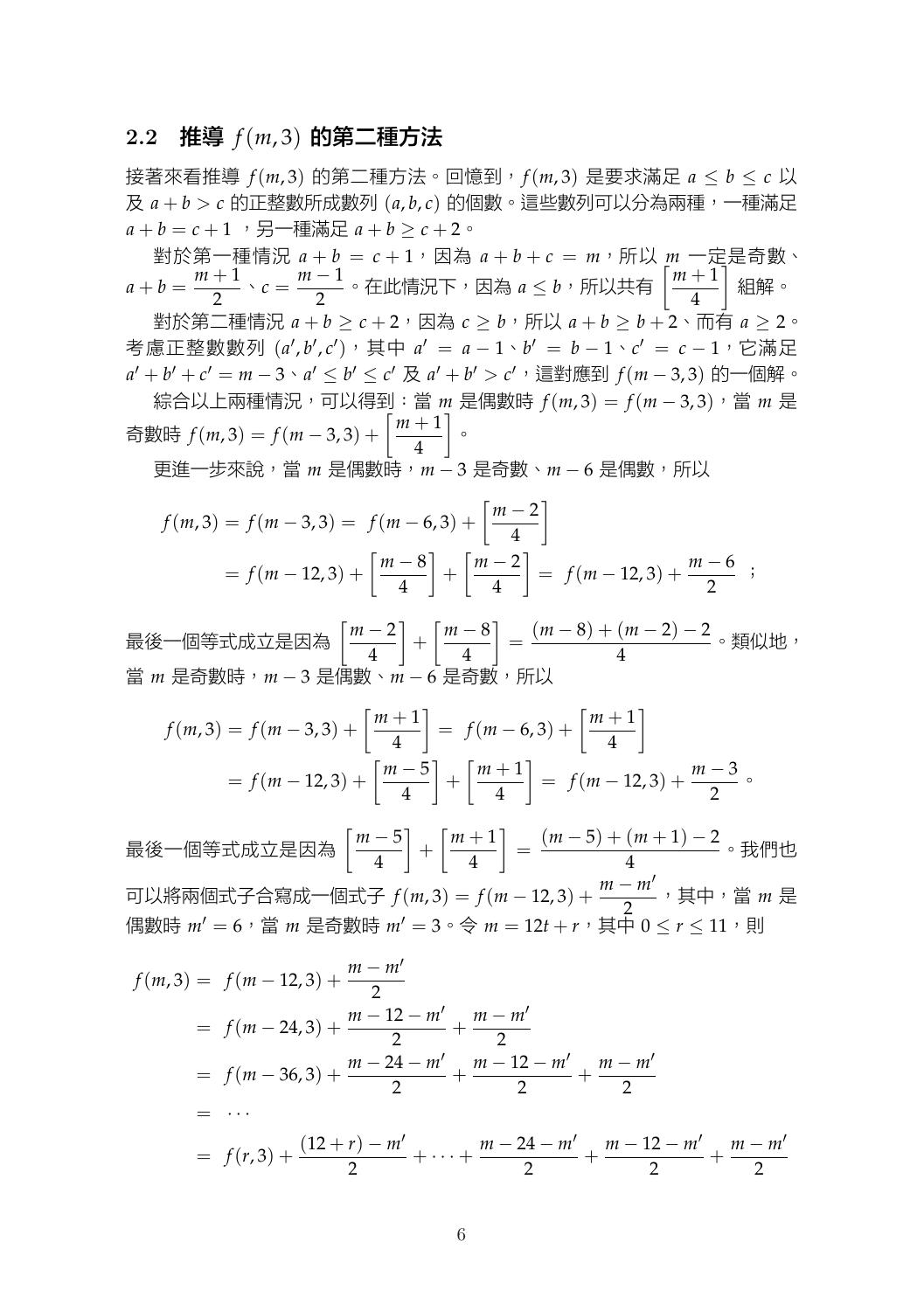$$
= f(r,3) + \frac{m-r}{24} \cdot \frac{12 + r - m' + m - m'}{2}
$$
  
= 
$$
\frac{m^2 + (12 - 2m')m - r(r + 12 - 2m') + 48f(r,3)}{48}
$$
,

其中,當 *m* 是偶數的時候有 12 − 2*m'* = 0、當 *m* 是奇數的時候有 12 − 2*m'* = 6, 所 以 (12 *−* 2*m′* )*m* = 3*m* + (*−*1) *m−*1 (3*m*)。至於常數項 *f ′* (*m*, 3) = *−r*(*r* + 12 *−* 2*m′* ) + 48 *f*(*r*, 3) 則可由表(一)的數據計算如下。

|     |  |  |                                             | $\mathcal{L}$ |  |        |  |  |
|-----|--|--|---------------------------------------------|---------------|--|--------|--|--|
|     |  |  |                                             |               |  |        |  |  |
| (m, |  |  | 16 <sub>1</sub><br>$\overline{\phantom{m}}$ | $-7$          |  | $-16'$ |  |  |

所以也可以得到

$$
f(m,3) = \frac{1}{48} \left( m^2 + 3m + (-1)^{m-1} 3m + f'(m,3) \right)
$$
  
= 
$$
\left[ \frac{1}{48} \left( m^2 + 3m + 21 + (-1)^{m-1} 3m \right) \right] \circ
$$

## **3** 四數的整數分拆

在這一節我們將使用兩種不同的方法推導 *f*(*m*, 4)。為了方便書寫,假設四個正整 數是  $a \cdot b \cdot c \cdot d$ , 並滿足  $a + b + c + d = m \cdot 1 \le a \le b \le c \le d \cdot a + b + c > d$ , 使其恰好可以構成四邊形的四段邊長(不討論邊的次序)。

### **3.1** 推導 *f*(*m*, 4) 的第一種方法

先來看推導 *f*(*m*, 4) 的第一種方法。我們將四正整數 *a*、*b*、*c*、*d* 由小到大依序表示 為 $(a, b, c, d)$ , 而其必須滿足 $a + b + c > d$ , 且 $a + b + c + d = m$ 

**)**<br>首先,我們知道 4*a* ≤ *a* + *b* + *c* + *d* = *m*,所以 4*a* ≤ *m*,也就是 *a* ≤  $\left[\frac{m}{4}\right]$ 4 ] 。另 外,為了方便計算,我們將 *b*、*c*、*d* 分別寫為 *a −* 1 + *x*、*a −* 1 + *y*、*a −* 1 + *z*。如 此一來 1 *≤ a ≤ b ≤ c ≤ d* 中 (*a*, *b*, *c*, *d*) 的解個數便等於 (*a*, *x*, *y*, *z*) 正整數解的個 數。又因為  $a + b + c + d = m$ ,所以  $x + y + z = m - 4a + 3$ 。以下將  $f(m, 4)$  分為 *x* + *y > z* 及 *x* + *y ≤ z* 兩種情況討論。

當 *x* + *y > z* 時,*a* + *b* + *c* = 3*a −* 2 + *x* + *y >* 3*a −* 2 + *z >* 2*a −* 2 + *z ≥ a* − 1 + *z* = *d*,  $\exists$  1 ≤ *x* ≤ *y* ≤ *z*,  $x + y + z = m - 4$ *a* + 3  $\circ$  因此共有

$$
\sum_{i=1}^{[m/4]} f(m-4i+3,3) \text{ @ffrak{m}^3
$$

 $\exists$   $\exists$   $x + y \leq z$  時,因為  $a + b + c = 3a - 2 + x + y > d = a - 1 + z$ , 故  $x + y > 0$  $z-2a+1 \cdot \frac{4}{9}z-2a+1 < x+y \leq z \equiv x+y+z=m-4a+3 \cdot \frac{3}{9}x+y=z-r$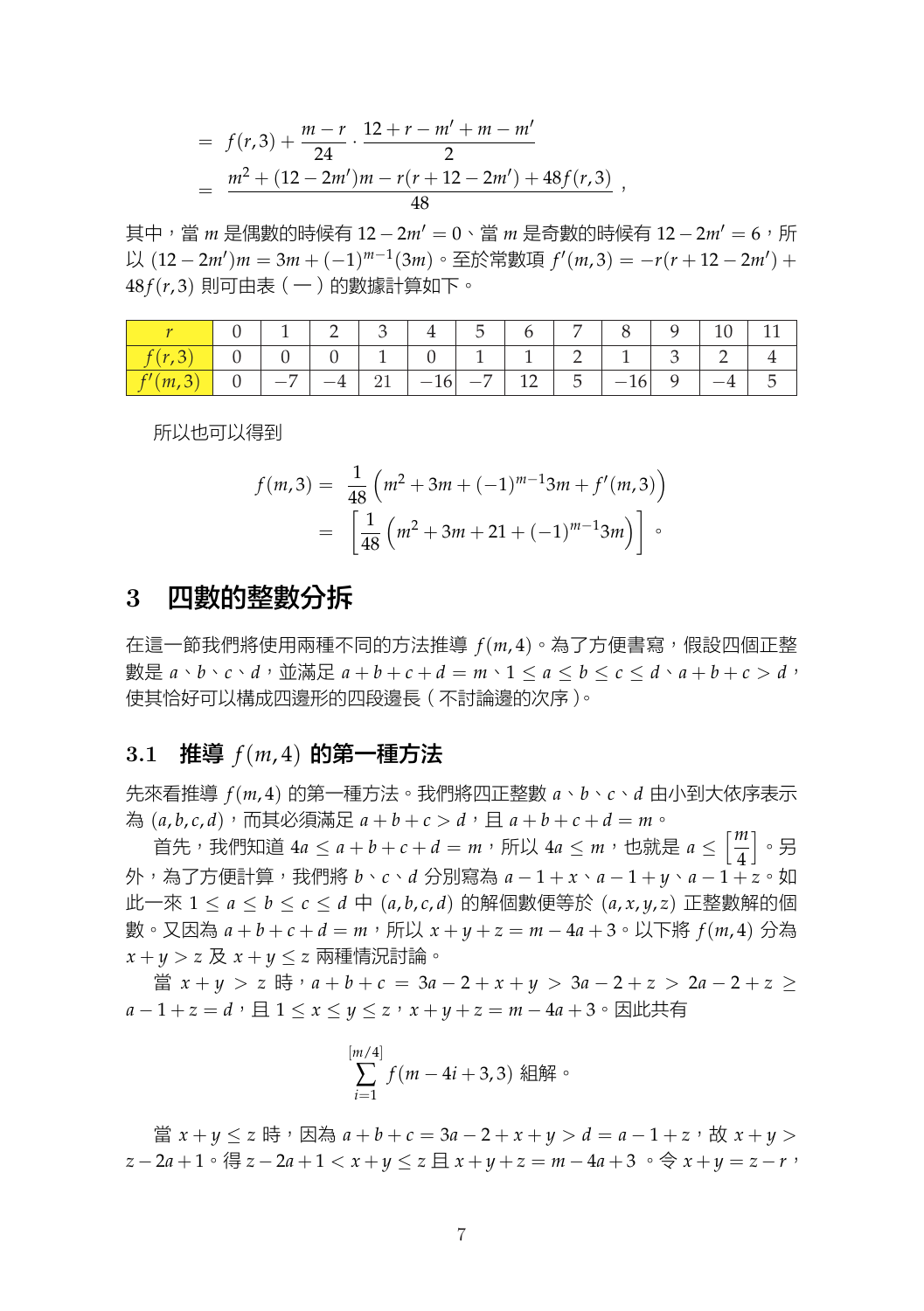則 2*z − r* = *m −* 4*a* + 3。我們知道,當 *m* 為偶數時,*r* 須為奇數,*z* 方有整數解; *m* 為奇數時,*r* 須為偶數,*z* 方有整數解,因此更進一步來說,可分為兩種情況討 論。

當 *m* 為偶數時,  $\diamond$  *m* = 2 $k \circ a = n$  時,  $z - 2n + 1 < x + y \leq z$ , 知  $x + y =$ *z −* 1, *z −* 3, . . . , *z −* (2*n −* 3) 時,(*x*, *y*, *z*) 有整數解。又因為 *x* + *y* + *z* = *m −* 4*n* + 3, 故 *x* + *y* = *z −* 1, *z −* 3, . . . , *z −* (2*n −* 3) 時,(*x*, *y*, *z*) 的整數解分別有

$$
\left[\frac{k-(2n-1)}{2}\right], \left[\frac{k-2n}{2}\right], \ldots, \left[\frac{k-(3n-3)}{2}\right] \text{ } \text{# } \circ
$$

而其中對於 2*n −* 1 *≤ j ≤* 3*n −* 3,若 *k − j <* 0,表示 *x* + *y <* 0,不合。為了方便, 令

$$
[n]^{+} = \begin{cases} [n] , & \text{if } n \geq 0 ; \\ 0 , & \text{if } n < 0 . \end{cases}
$$

我們知道 *x* + *y ≤ z*,*m* = 2*k* 時,共有 [*m*/4] ∑ *i*=2 ( 3*i−*3 ∑ *j*=2*i−*1 [ *k − j* 2  $1^+$ 組解。根據上述可  $$m = 2k$  時,

$$
f(m,4) = \sum_{i=1}^{[m/4]} f(m-4i+3,3) + \sum_{i=2}^{[m/4]} \left(\sum_{j=2i-1}^{3i-3} \left[\frac{k-j}{2}\right]^{+}\right) \quad \circ
$$

更進一步來說, 令  $m = 12t + r$ ,  $r = 0.2, 4, 6, 8, 10$ , 可進一步計算如下

$$
\sum_{i=1}^{[m/4]} f(m - 4i + 3,3)
$$
  
=  $f(m - 1,3) + f(m - 5,3) + f(m - 9,3) + \dots + f(m + 3 - 4[m/4],3)$   
= 
$$
\sum_{i=0}^{t-1} \left( f(12i + a,3) + f(12i + b,3) + f(12i + c,3) \right) + m'
$$

其中

| $r =$                                         | $\theta$   |            | 4           |             |                      | 10                   |
|-----------------------------------------------|------------|------------|-------------|-------------|----------------------|----------------------|
| $\left\lceil m/4 \right\rceil$                | 3t         | 3t         | $3t+1$      | $3t+1$      | $3t + 2$             | $3t + 2$             |
| $m + 3 -$<br>$4\left\lfloor m/4\right\rfloor$ | 3          | 5          |             | 5           |                      |                      |
| (a,b,c)                                       | (3, 7, 11) | (5, 9, 13) | (7, 11, 15) | (9, 13, 17) | (11, 15, 19)         | (13, 17, 21)         |
| m'                                            | $\theta$   |            | f(3,3)      | f(5,3)      | $f(3,3) +$<br>f(7,3) | $f(5,3) +$<br>f(9,3) |

配合三數的整數分拆,可得到: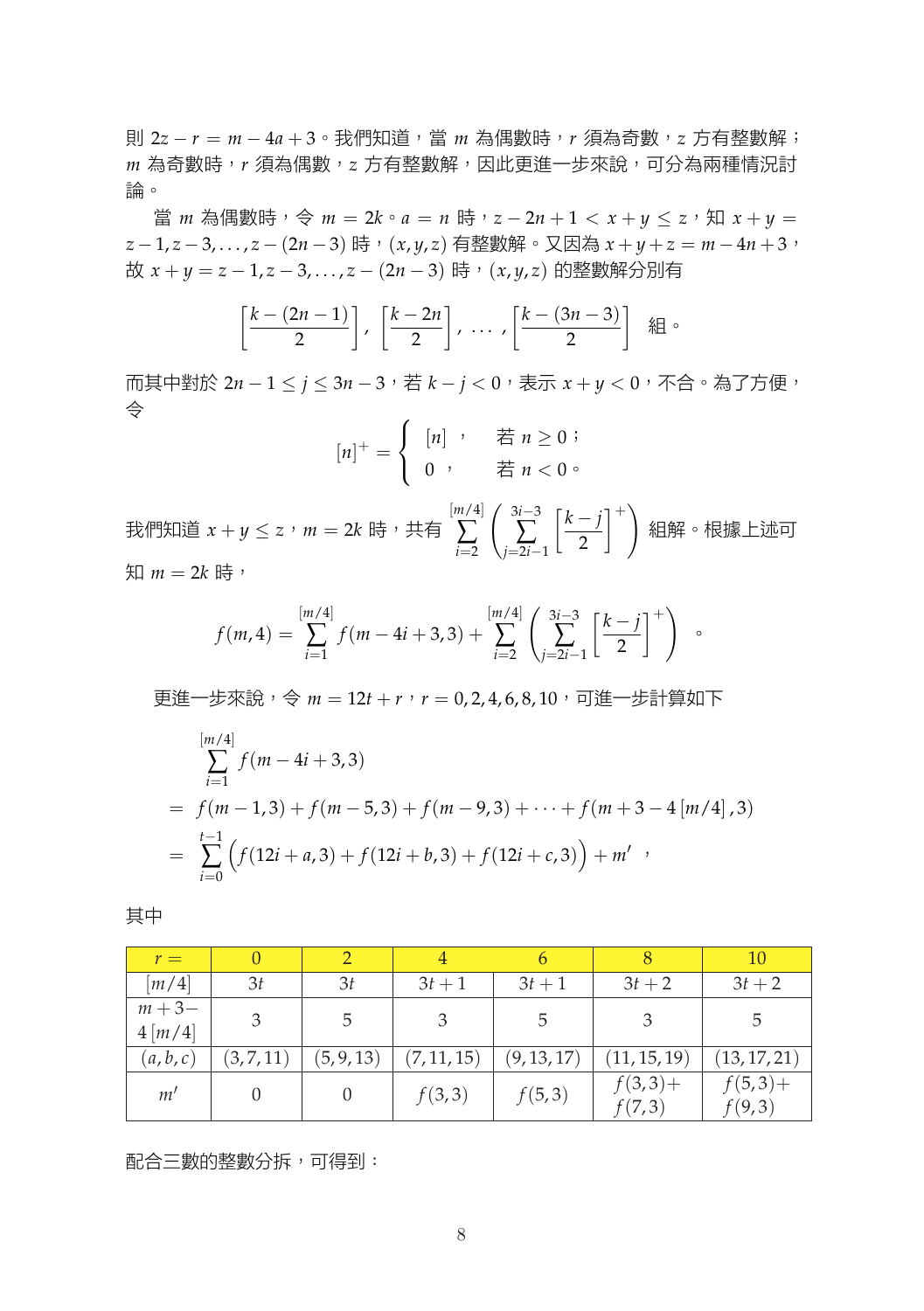| $r =$                                                                                                                                                          |                                                                                                                                                                                               |  |
|----------------------------------------------------------------------------------------------------------------------------------------------------------------|-----------------------------------------------------------------------------------------------------------------------------------------------------------------------------------------------|--|
| $\sum_{i=1}^{[m/4]} f(m-4i+3,3) \left  \sum_{i=0}^{r-1} 9i^2 + 15i + 7 \right  \sum_{i=0}^{r-1} 9i^2 + 12i + 4 \left  \sum_{i=0}^{r-1} 9i^2 + 15i + 7 \right $ |                                                                                                                                                                                               |  |
| $r =$                                                                                                                                                          |                                                                                                                                                                                               |  |
|                                                                                                                                                                | $\sum_{i=0}^{r-1} 9i^2 + 12i + 4 \left[ \sum_{i=0}^{r-1} 9i^2 + 15i + 7 \right] \left[ \sum_{i=0}^{r-1} 9i^2 + 12i + 4 \right]$<br>+(6r <sup>2</sup> + 6r + 1)<br>+(6r <sup>2</sup> + 8r + 3) |  |

再看到 [*m*/4] ∑ *i*=2 *j*=2*i−*1  $\left(\begin{array}{c}3i-3\\ \sum\end{array}\right]\left[\frac{k-j}{2}\right]$ 2  $\uparrow$ <sup>+</sup> 。對於所有滿足 2*n −* 1 *≤ k ≤* 3*n −* 3 的正整數  $n$ , 令 *n* 的最小值為 *α*<sub>1</sub>、最大值為 β<sub>1</sub>, 則我們可以知道,當 2 ≤ *i* ≤ *α<sub>i</sub>* − 1 (*i* ∈ **N**) 時,將有 *<sup>j</sup>* <sup>=</sup> <sup>2</sup>*<sup>i</sup> <sup>−</sup>* 1, 2*i*, . . . , 3*<sup>i</sup> <sup>−</sup>* <sup>3</sup> 使得 [ *k − j* 2  $\mathsf{I}^+$ = [ *k − j* 2 ] 。並當 *k ≥* 3 時,令 [ *k −* 3 2 ]  $=x \circ \Leftrightarrow$ 3*i−*3 ∑ *j*=2*i−*1 [ *k − j* 2 ] = *g*(*i*)。則可得

$$
\sum_{i=2}^{[m/4]} \left( \sum_{j=2i-1}^{3i-3} \left[ \frac{k-j}{2} \right]^+ \right) = \sum_{i=2}^{a_1-1} g(i) + \sum_{i=a_1}^{\beta_1} \left( \sum_{j=2i-1}^{3i-3} \left[ \frac{k-j}{2} \right]^+ \right) ,
$$

對於所有 *i ≥ β*<sup>1</sup> + 1,將使得 3*i−*3 ∑ *j*=2*i−*1 [ *k − j* 2  $1^+$  $= 0 \cdot \overline{E}$ 進一步討論 *αi−*1 ∑ *i*=2  $g(i)$  ,可分 為兩種狀況。

第一種狀況 *<sup>k</sup>* 為偶數時,我們知道 [ *k −* (2*n* + 1) 2  $\bigg] = \bigg[ \frac{k - (2n + 2)}{2} \bigg]$ 2 ] (2*n* + 2 *≤ k*),故可得下表:

| $\mathcal{Q}(2)$ |                                 |
|------------------|---------------------------------|
| g(3)             | $(x-1) + (x-1)$                 |
| g(4)             | $(x-2) + (x-2) + (x-3)$         |
| g(5)             | $(x-3)+(x-3)+(x-4)+(x-4)$       |
| g(6)             | $(x-4)+(x-4)+(x-5)+(x-5)+(x-6)$ |

同理可得:*g*(*i*) =  $\sqrt{ }$  $\Big\}$  $\overline{\mathcal{L}}$  $(i-1)x + \left(\frac{5}{4}\right)$  $\frac{5}{4}i^2 - 4i + 3$ , *i* 為偶數;  $(i-1)x + \left(\frac{5}{4}\right)$  $\frac{5}{4}i^2 - 4i + \frac{11}{4}$ 4  $\setminus$ , *i* 為奇數。 為了計算方便, 可再分為以下兩種情況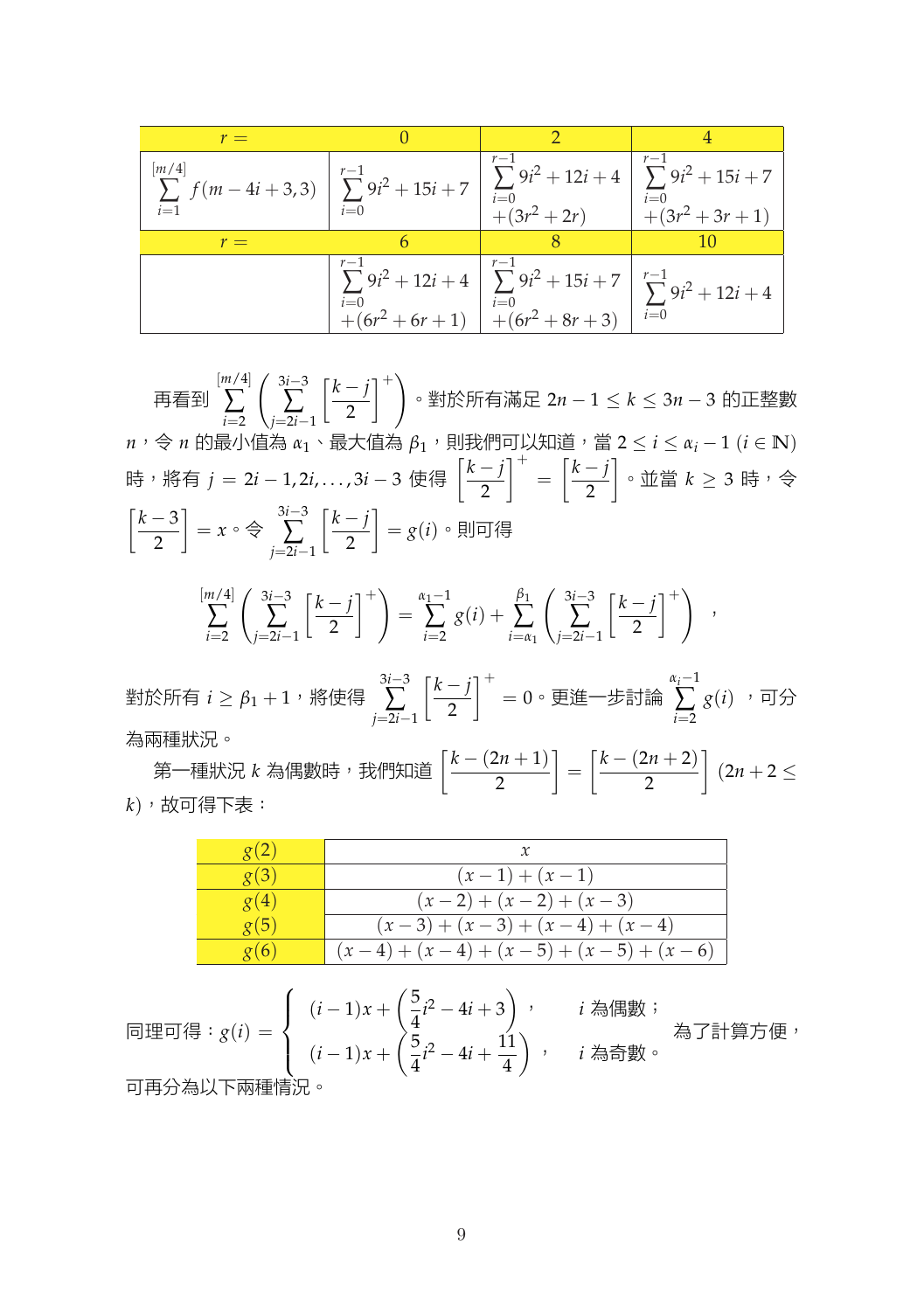*α*<sup>1</sup> 為偶數時:

$$
\sum_{i=2}^{\alpha_1-1} g(i) = \sum_{\gamma=1}^{\alpha_1-2} \left( (2\gamma - 1)x - (5\gamma^2 - 8\gamma + 3) \right) + \sum_{\delta=1}^{\alpha_1-2} \left( 2\delta x - (5\delta^2 - 3\delta) \right)
$$
  
= 
$$
\sum_{\epsilon=1}^{\alpha_1-2} \left[ 4x\epsilon^2 - x - 10\epsilon^2 + 11\epsilon - 3 \right] = \sum_{\epsilon=1}^{\alpha_1-2} \left( (-10)\epsilon^2 + (4x + 11)\epsilon - (x + 3) \right)
$$

*α*<sup>1</sup> 為奇數時:

$$
\sum_{i=2}^{\alpha_1-1} g(i) = \sum_{\gamma=1}^{\frac{\alpha_1-1}{2}} ((2\gamma - 1)x - (5\gamma^2 - 8\gamma + 3)) + \sum_{\delta=1}^{\frac{\alpha_1-3}{2}} (2\delta x - (5\delta^2 - 3\delta))
$$
  
= 
$$
\sum_{\epsilon=1}^{\frac{\alpha_1-2}{2}} [(-10)\epsilon^2 + (4x+11)\epsilon - (x+3)] + (\alpha_1 - 2)x - \frac{5}{4}(\alpha_1 - 1)^2 + 4(\alpha_1 - 1) - 3
$$

第二種狀況 *k* 為奇數時, 與 *k* 為偶數時同理可得:

$$
\sum_{i=2}^{\alpha_1-1} g(i) = \begin{cases}\n\sum_{\epsilon=1}^{\frac{\alpha_1-2}{2}} \left[ (-10)\epsilon^2 + (4x+9)\epsilon - (x+2) \right] & , & \text{if } \alpha_1 \text{ and } \beta \text{ is } \pi_2 \text{ and } \pi_3 \text{ is } \pi_4 \text{ and } \pi_5 \text{ is } \pi_6 \text{ and } \pi_7 \text{ is } \pi_7 \text{ and } \pi_8 \text{ is } \pi_8 \text{ and } \pi_9 \text{ is } \pi_9 \text{ and } \pi_9 \text{ is } \pi_9 \text{ and } \pi_9 \text{ is } \pi_9 \text{ and } \pi_9 \text{ is } \pi_9 \text{ and } \pi_9 \text{ is } \pi_9 \text{ and } \pi_9 \text{ is } \pi_9 \text{ and } \pi_9 \text{ is } \pi_9 \text{ and } \pi_9 \text{ is } \pi_9 \text{ and } \pi_9 \text{ is } \pi_9 \text{ and } \pi_9 \text{ is } \pi_9 \text{ and } \pi_9 \text{ is } \pi_9 \text{ and } \pi_9 \text{ is } \pi_9 \text{ and } \pi_9 \text{ is } \pi_9 \text{ and } \pi_9 \text{ is } \pi_9 \text{ and } \pi_9 \text{ is } \pi_9 \text{ and } \pi_9 \text{ is } \pi_9 \text{ and } \pi_9 \text{ is } \pi_9 \text{ and } \pi_9 \text{ is } \pi_9 \text{ and } \pi_9 \text{ is } \pi_9 \text{ and } \pi_9 \text{ is } \pi_9 \text{ and } \pi_9 \text{ is } \pi_9 \text{ and } \pi_9 \text{ is } \pi_9 \text{ and } \pi_9 \text{ is } \pi_9 \text{ and } \pi_9 \text{ is } \pi_9 \text{ and } \pi_9 \text{ is } \pi_9 \text{ and } \pi_9 \text{ is } \pi_9 \text{ and } \pi_9 \text{ is } \pi_9 \text{ and } \pi_9 \text{ is } \pi_9 \text{ and } \pi_9 \text{ is } \pi_9 \text{ and } \pi_9 \text{ is } \pi_9 \text{ and } \pi_9 \text{ is } \pi_9 \text{ and } \pi_9 \text{ is } \pi_9 \text{ and } \pi_9 \text{
$$

最後討論 *β*1 ∑ *i*=*α*<sup>1</sup> ( 3*i−*3 ∑ *j*=2*i−*1 [ *k − j* 2  $1^+$ 亦可分為兩種狀況。

第一種狀況  $k$  為偶數時,令  $a_{p,g}$  為  $i = p$  的第  $q$  個  $j$ , 其值為  $(2p - 1) + q - 1$ , 如下表:

|                                | $u_{p,q}$                                           |
|--------------------------------|-----------------------------------------------------|
|                                | $u_{2,1}$                                           |
| $5 \cdot 6$                    | $a_{3,1} \t a_{3,2}$                                |
| $7 \cdot 8 \cdot 9$            | $a_{4,1} \cdot a_{4,2} \cdot a_{4,3}$               |
| $9 \cdot 10 \cdot 11 \cdot 12$ | $a_{5,1} \cdot a_{5,2} \cdot a_{5,3} \cdot a_{5,4}$ |

 $\hat{\varphi}$   $k = a_{\alpha_1,\omega_1} = a_{\alpha_1+1,\omega_2} = \cdots = \alpha_{\beta_1,\omega_\sigma}$ , 對於  $a_{\alpha_1,\tau}$   $(\tau > \omega_1)$  時,  $\left[\frac{k-a_{\alpha_1,\tau}}{2}\right]$ 2  $1^+$ =  $0$ , 與此同理, 故我們只討論上表中與  $k$  同列並在其前行的  $a_{p,q}$ , 我們可得下表。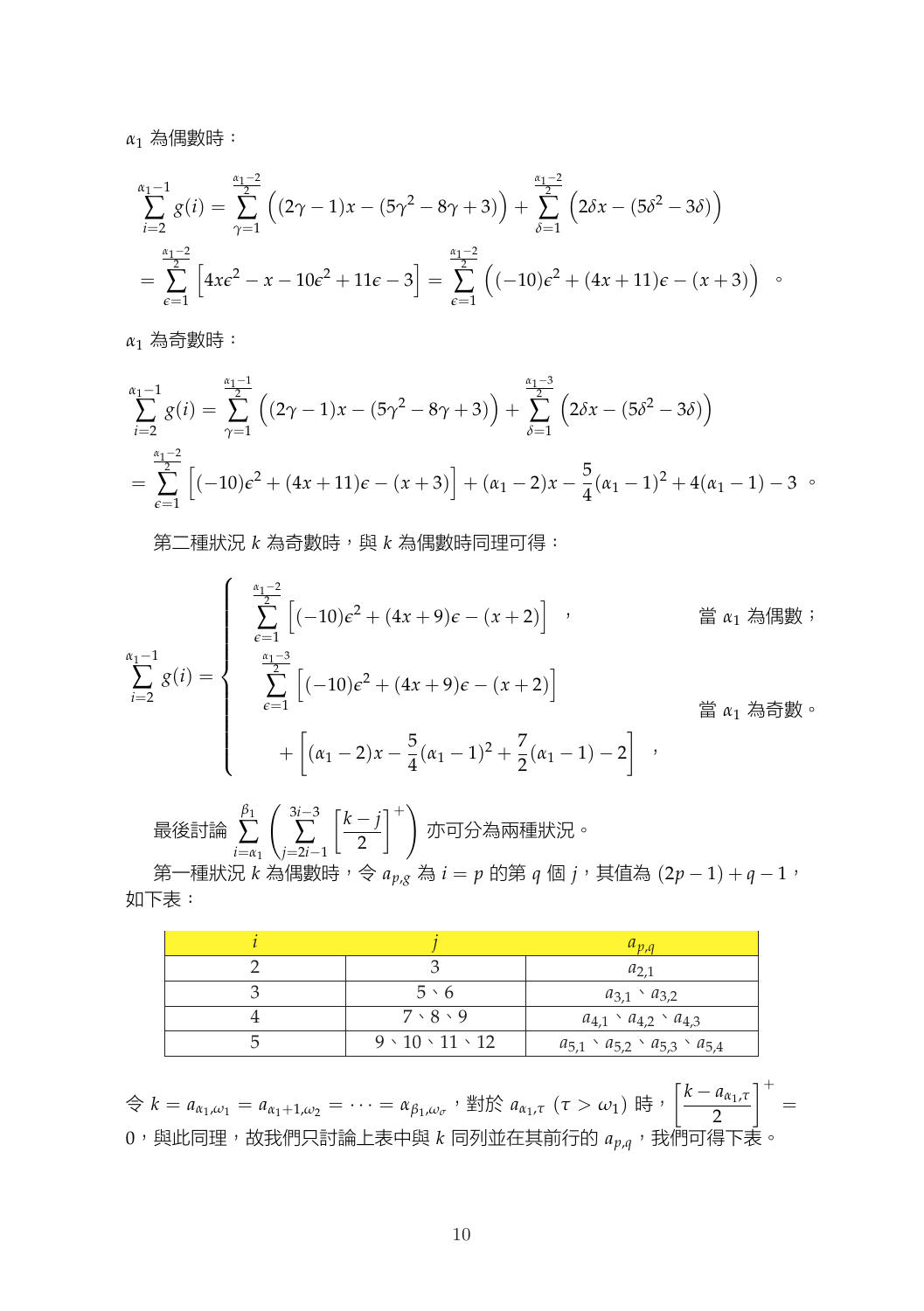|            |                                                                                                                  | $\lceil k - j \rceil$                                   |
|------------|------------------------------------------------------------------------------------------------------------------|---------------------------------------------------------|
| $\beta_1$  | $2\beta_1-1 \cdot a_{\beta_1,\omega_\sigma}(k)$                                                                  | $0 \cdot 0$                                             |
|            | $\beta_1 - 1$   $2\beta_1 - 3 \cdot 2\beta_1 - 2 \cdot 2\beta_1 - 1 \cdot a_{\beta_1 - 1, \omega_{\sigma-1}}(k)$ | $1 \cdot 1 \cdot 0 \cdot 0$                             |
|            |                                                                                                                  |                                                         |
| $\alpha_1$ | $2\alpha_1 - 1 \cdot 2\alpha_1 \cdot \cdots \cdot a_{\alpha_1,\omega_1}(k)$                                      | $\frac{k-2\alpha_1}{k}$ , $\frac{k-2\alpha_1}{k}$ , , 0 |

由上表可知,所求

$$
\sum_{i=\alpha_1}^{\beta_1} \left( \sum_{j=2i-1}^{2i-3} \left[ \frac{k-j}{2} \right]^+ \right) = \sum_{i=\alpha_1}^{\beta_1} 2 \left( 0 + 1 + 2 + \dots + \frac{k-2i}{2} \right)
$$

$$
= \sum_{i=\alpha_1}^{\beta_1} \left( \frac{k-2i+2}{2} \right) \left( \frac{k-2i}{2} \right) \circ
$$

第二種狀況 *k* 為奇數時,同理可得

$$
\sum_{i=\alpha_1}^{\beta_1} \left( \sum_{j=2i-1}^{2i-3} \left[ \frac{k-j}{2} \right]^+ \right) = \sum_{i=\alpha_1}^{\beta_1} \left( \frac{k-2i+1}{2} \right)^2 \quad .
$$

綜合上述可得 [*m*/4] ∑ *i*=2 ( 3*i−*3 ∑ *j*=2*i−*1 [ *k − j* 2  $\uparrow$ <sup>+</sup> 其值,以下整理: 1. *k* 為偶數時,

$$
\sum_{i=2}^{t} \left( \sum_{j=2i-1}^{3i-3} \left[ \frac{2t-j}{2} \right]^+ \right) = \sum_{i=2}^{\alpha_1 - 1} g(i) + \sum_{i=\alpha_1}^{\beta_1} \left( \frac{k-2i+2}{2} \right) \left( \frac{k-2i}{2} \right) \circ
$$
\n
$$
\sum_{i=2}^{\alpha_1 - 1} g(i) = \begin{cases}\n\sum_{\epsilon=1}^{\frac{\alpha_1 - 2}{2}} \left[ (-10)\epsilon^2 + (4x+11)\epsilon - (x+3) \right] & \text{if } \alpha_1 \text{ and } \beta_2 \text{ and } \beta_3 \text{ and } \beta_4 \text{ and } \beta_5 \text{ and } \beta_6 \text{ and } \beta_7 \text{ and } \beta_8 \text{ and } \beta_7 \text{ and } \beta_8 \text{ and } \beta_9 \text{ and } \beta_9 \text{ and } \beta_9 \text{ and } \beta_9 \text{ and } \beta_9 \text{ and } \beta_9 \text{ and } \beta_9 \text{ and } \beta_9 \text{ and } \beta_9 \text{ and } \beta_9 \text{ and } \beta_9 \text{ and } \beta_9 \text{ and } \beta_9 \text{ and } \beta_9 \text{ and } \beta_9 \text{ and } \beta_9 \text{ and } \beta_9 \text{ and } \beta_9 \text{ and } \beta_9 \text{ and } \beta_9 \text{ and } \beta_9 \text{ and } \beta_9 \text{ and } \beta_9 \text{ and } \beta_9 \text{ and } \beta_9 \text{ and } \beta_9 \text{ and } \beta_9 \text{ and } \beta_9 \text{ and } \beta_9 \text{ and } \beta_9 \text{ and } \beta_9 \text{ and } \beta_9 \text{ and } \beta_9 \text{ and } \beta_9 \text{ and } \beta_9 \text{ and } \beta_9 \text{ and } \beta_9 \text{ and } \beta_9 \text{ and } \beta_9 \text{ and } \beta_9 \text{ and } \beta_9 \text{ and } \beta_9 \text{ and } \beta_9 \text{ and } \beta_9 \text{ and } \beta_9 \text{ and } \beta_9 \text{ and } \beta_9 \text{ and } \beta_9 \text{ and } \beta_9 \text{ and } \beta_9 \text{ and } \beta_9 \text{ and } \beta_
$$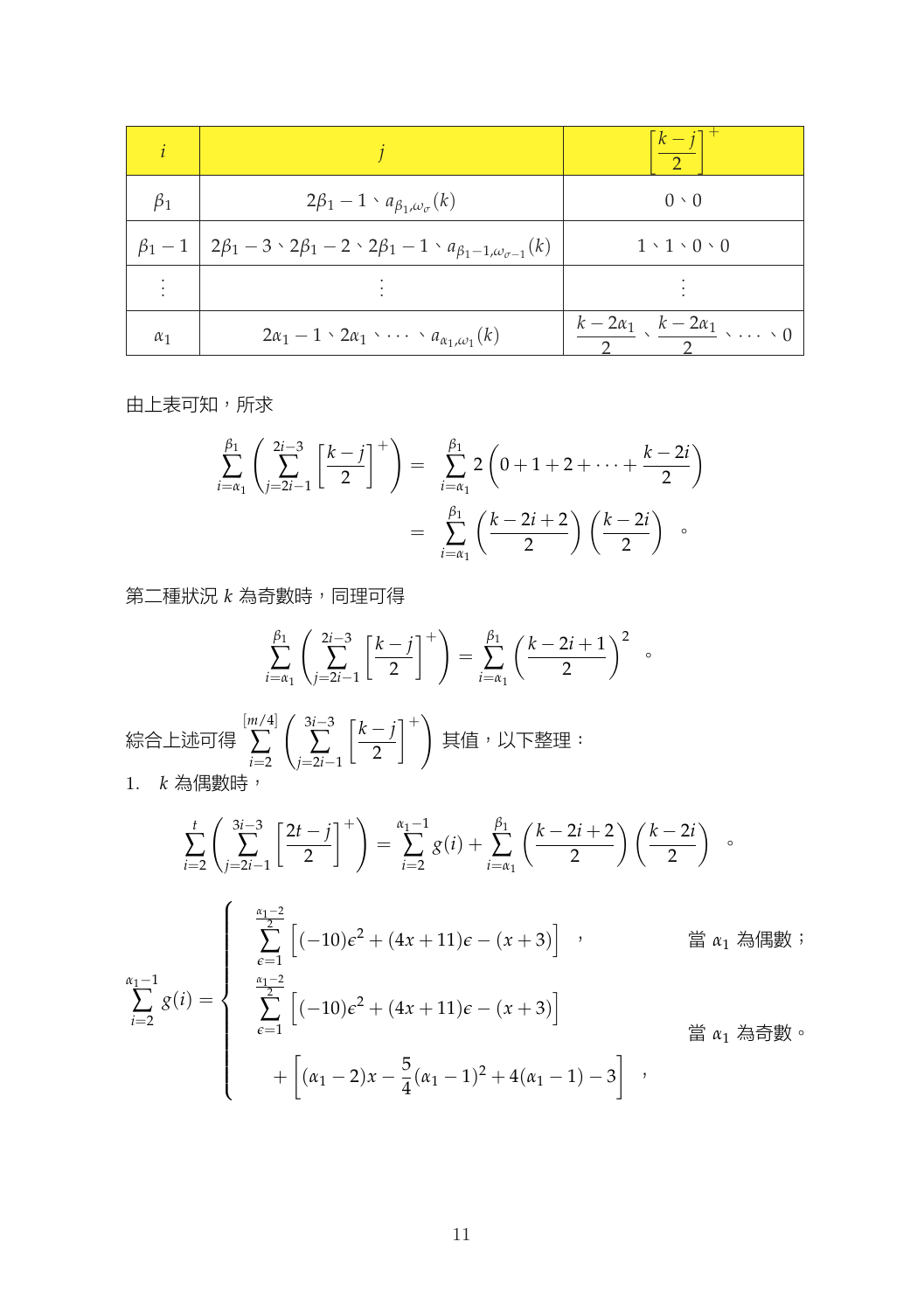#### 2. *k* 為奇數時,

$$
\sum_{i=2}^{t} \left( \sum_{j=2i-1}^{3i-3} \left[ \frac{2t+1-j}{2} \right]^{+} \right) = \sum_{i=2}^{\alpha_1-1} g(i) + \sum_{i=\alpha_1}^{\beta_1} \left( \frac{k-2i+1}{2} \right)^2 \quad \text{and} \quad g(i) = \begin{cases} \sum_{\epsilon=1}^{\alpha_1-2} \left[ (-10)\epsilon^2 + (4x+9)\epsilon - (x+2) \right] & \text{if } \alpha_1 \text{ and } \beta_1 \text{ and } \beta_2 \text{ and } \gamma_1 \text{ and } \gamma_2 \text{ and } \gamma_1 \text{ and } \gamma_2 \text{ and } \gamma_1 \text{ and } \gamma_2 \text{ and } \gamma_1 \text{ and } \gamma_2 \text{ and } \gamma_1 \text{ and } \gamma_2 \text{ and } \gamma_1 \text{ and } \gamma_2 \text{ and } \gamma_1 \text{ and } \gamma_2 \text{ and } \gamma_1 \text{ and } \gamma_2 \text{ and } \gamma_1 \text{ and } \gamma_2 \text{ and } \gamma_1 \text{ and } \gamma_2 \text{ and } \gamma_1 \text{ and } \gamma_2 \text{ and } \gamma_1 \text{ and } \gamma_2 \text{ and } \gamma_1 \text{ and } \gamma_2 \text{ and } \gamma_1 \text{ and } \gamma_2 \text{ and } \gamma_1 \text{ and } \gamma_2 \text{ and } \gamma_1 \text{ and } \gamma_2 \text{ and } \gamma_1 \text{ and } \gamma_2 \text{ and } \gamma_2 \text{ and } \gamma_1 \text{ and } \gamma_2 \text{ and } \gamma_1 \text{ and } \gamma_2 \text{ and } \gamma_1 \text{ and } \gamma_2 \text{ and } \gamma_1 \text{ and } \gamma_2 \text{ and } \gamma_1 \text{ and } \gamma_2 \text{ and } \gamma_1 \text{ and } \gamma_2 \text{ and } \gamma_1 \text{ and } \gamma_2 \text{ and } \gamma_1 \text{ and } \gamma_2 \text{ and } \gamma_2 \text{ and } \gamma_2 \text{ and } \gamma_1 \text{ and } \gamma_2 \text{ and } \gamma_2 \text{ and } \gamma_1 \text{ and } \gamma_2 \text{ and } \gamma_2 \text{ and } \gamma_1 \text{ and } \gamma_2 \text{ and } \gamma_2 \text{ and } \gamma_
$$

綜合上述,再將 *m* 以 12*t* + *r* 分別代入。例如 *r* = 0 時, $\alpha_1 = 2t + 1 \cdot \beta_1 = 3t$ 、 *x* = 3*t −* 2,經計算可得

*f*(12*t*, 4)

$$
= \left(\sum_{i=0}^{r-1} 9i^2 + 15i + 7\right) + \sum_{\epsilon=1}^{\frac{\kappa_1-2}{2}} [(-10)\epsilon^2 + (4x+11)\epsilon - (x+3)]
$$
  
+  $(\alpha_1 - 2)x - \frac{5}{4}(\alpha_1 - 1)^2 + 4(\alpha_1 - 1) - 3 + \sum_{i=\alpha_1}^{\beta_1} \left(\frac{k-2i+2}{2}\right) \left(\frac{k-2i}{2}\right)$   
=  $\frac{9(t-1)t(2t-1)}{6} + 15\frac{t(t-1)}{2} + 7t + \frac{(-10)(t-1)t(2t-1)}{6} + (12t+3)\frac{(t-1)t}{2}$   
-  $(3t+1)(t-1) + (2t-1)(3t-2) - 5t^2 + 8t - 3 + \frac{3t(3t+1)(6t+1)}{6}$   
-  $\frac{2t(2t+1)(4t+1)}{6} - (6t+1)\frac{(5t+1)t}{2} + 3t(3t+1)t$   
=  $6t^3 + \frac{3}{2}t^2 + \frac{1}{2}t$ .

同理可得

| $f(12t + r, 4)$ | $6t^3 + \frac{3}{5}t^2 + \frac{1}{4}$                              | $6t^3 + \frac{9}{5}t^2 + \frac{3}{5}$                              | $6t^3 + \frac{15}{2}t^2 + \frac{7}{2}t + 1$  |
|-----------------|--------------------------------------------------------------------|--------------------------------------------------------------------|----------------------------------------------|
| f(m, 4)         | $\frac{1}{288}m^3 + \frac{1}{96}m^2 + \frac{1}{24}m$               | $\frac{1}{288}m^3 + \frac{1}{96}m^2 + \frac{1}{24}m$               | $\frac{1}{288}m^3 + \frac{1}{66}m^2 +$       |
|                 |                                                                    |                                                                    |                                              |
| $f(12t + r, 4)$ | $6t^3 + \frac{21}{2}t^2 + \frac{13}{2}t + 1$                       | $6t^3 + \frac{27}{2}t^2 + \frac{21}{2}t + 3$                       | $6t^3 + \frac{33}{2}t^2 + \frac{31}{2}t + 5$ |
| f(m, 4)         | $\frac{1}{288}m^3 + \frac{1}{96}m^2 + \frac{1}{24}m - \frac{3}{8}$ | $\frac{1}{288}m^3 + \frac{1}{96}m^2 + \frac{1}{24}m + \frac{2}{9}$ | $rac{1}{288}m^3 + \frac{1}{96}m^2 +$         |

利用一樣的方法可討論 *m* 為奇數時的解。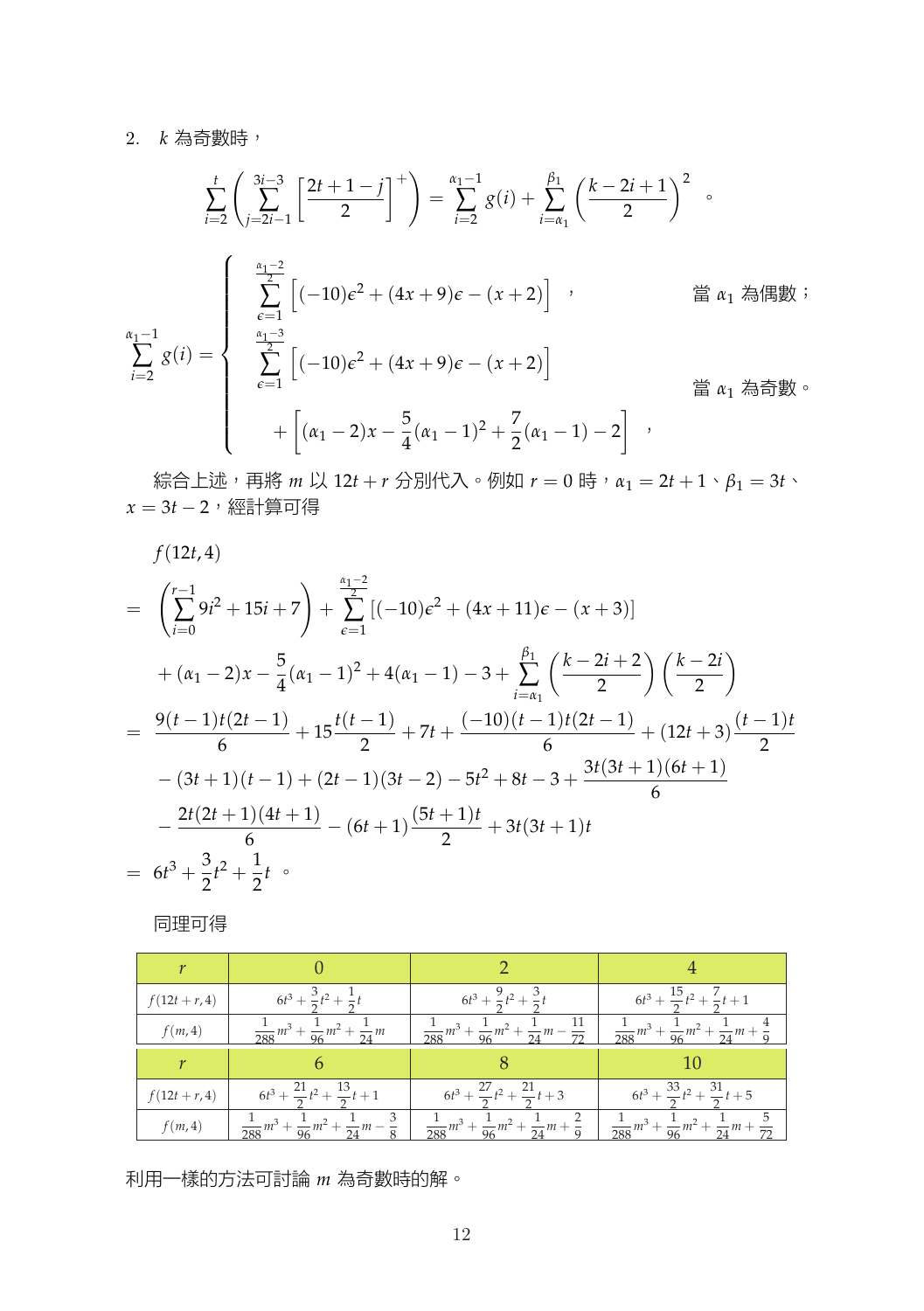| $\mathcal{r}$   | $\blacktriangleleft$ 1                       | 3 <sup>7</sup>                                                                                                                                                                                                                      | 5 <sup>1</sup>                               |
|-----------------|----------------------------------------------|-------------------------------------------------------------------------------------------------------------------------------------------------------------------------------------------------------------------------------------|----------------------------------------------|
| $f(12t + r, 4)$ | $6t^3 + \frac{9}{2}t^2 + \frac{1}{2}t$       | $6t^3 + \frac{15}{2}t^2 + \frac{5}{2}t$                                                                                                                                                                                             | $6t^3 + \frac{21}{2}t^2 + \frac{11}{2}t + 1$ |
| $f(m,4)$        |                                              | $\frac{1}{288}m^3 + \frac{1}{48}m^2 - \frac{1}{96}m - \frac{1}{72}\begin{bmatrix} \frac{1}{288}m^3 + \frac{1}{48}m^2 - \frac{1}{96}m - \frac{1}{4} \end{bmatrix} \frac{1}{288}m^3 + \frac{1}{48}m^2 - \frac{1}{96}m + \frac{7}{72}$ |                                              |
| r               | 7                                            |                                                                                                                                                                                                                                     |                                              |
| $f(12t + r, 4)$ | $6t^3 + \frac{27}{2}t^2 + \frac{19}{2}t + 2$ | $6t^3 + \frac{33}{2}t^2 + \frac{29}{2}t + 4$                                                                                                                                                                                        | $6t^3 + \frac{39}{2}t^2 + \frac{41}{2}t + 7$ |
| f(m, 4)         |                                              | $\frac{1}{288}m^3 + \frac{1}{48}m^2 - \frac{1}{96}m - \frac{5}{36}\left(-\frac{1}{288}m^3 + \frac{1}{48}m^2 - \frac{1}{96}m - \frac{1}{8}\right)\left(-\frac{1}{288}m^3 + \frac{1}{48}m^2 - \frac{1}{96}m - \frac{1}{36}\right)$    |                                              |

根據上述,可以歸納得

$$
f(m,4) = \left[\frac{1}{288} \left(m^3 + \frac{9}{2}m^2 + \frac{9}{2}m + 128 + (-1)^{m+1} \left(\frac{3}{2}m^2 - \frac{15}{2}m\right)\right)\right] \quad \circ
$$

### **3.2** 推導 *f*(*m*, 4) 的第二種方法

再來看推導 *f*(*m*, 4) 的第二種方法。類似第 2.2 節中推導 *f*(*m*, 3) 的第二種方法,對 於正整數 *m* 來說,四正整數  $a \cdot b \cdot c \cdot d$  滿足  $a + b + c + d = m$ ,且  $a + b + c$  > *d* + 1 可分為三種情形討論。

(3.1) 當  $a + b + c = d + 1 = \frac{m+1}{2}$  時,易知 *m* 為奇數時,*a*、*b*、*c*、*d* 方有正整數 解,且共有 *p*  $(m + 1)$  $\left(\frac{+1}{2},3\right)$  =  $p\left(\frac{m+2}{2}\right)$  ] , 3) 組解。

(3.2) 
$$
\ddot{a} + b + c = d + 2 = \frac{m+2}{2} \quad \text{時} \quad B \text{, m} \quad \text{A} \text{ (B)} \text{, m} \quad a \cdot b \cdot c \cdot d \quad \text{r} \quad \text{F} \text{E} \text{.}
$$
\n
$$
\text{m} \quad B \text{, m} \quad B \text{, m} \quad \text{F} \text{E} \text{.}
$$

 $(3.3)$  當  $a + b + c > d + 3$  時, 若  $a = 1$  則有  $b + c > d + 2 > c + 2$ , 知  $b > 2$ , 故 可改寫為 (*b −* 1) + (*c −* 1) *≥* (*d −* 1) + 1,共有 *f*(*m −* 4, 3) 組解;若 *a ≥* 2, 則可改寫為 (*a −* 1) + (*b −* 1) + (*c −* 1) *≥* (*d −* 1) + 1,共有 *f*(*m −* 4, 4) 組解。 故 *a* + *b* + *c ≥ d* + 3 時共有 *f*(*m −* 4, 3) + *f*(*m −* 4, 4) 組解。

綜合上述三點可知:

$$
f(m, 4) = f(m - 4, 4) + f(m - 4, 3) + p\left(\left[\frac{m + 2}{2}\right], 3\right) \circ
$$

為了推導 *f*(*m*, 4) 的需要,接下來模仿推導 *f*(*m*, 3) 的第二種方法,推導 *p*(*m*, 3) 如下。回憶到,*p*(*m*, 3) 是要求滿足 *a ≤ b ≤ c* 的正整數所成數列 (*a*, *b*, *c*) 的個數。 這些數列可以分為兩種,一種滿足  $a = 1$ , 另一種滿足  $a > 2$ 。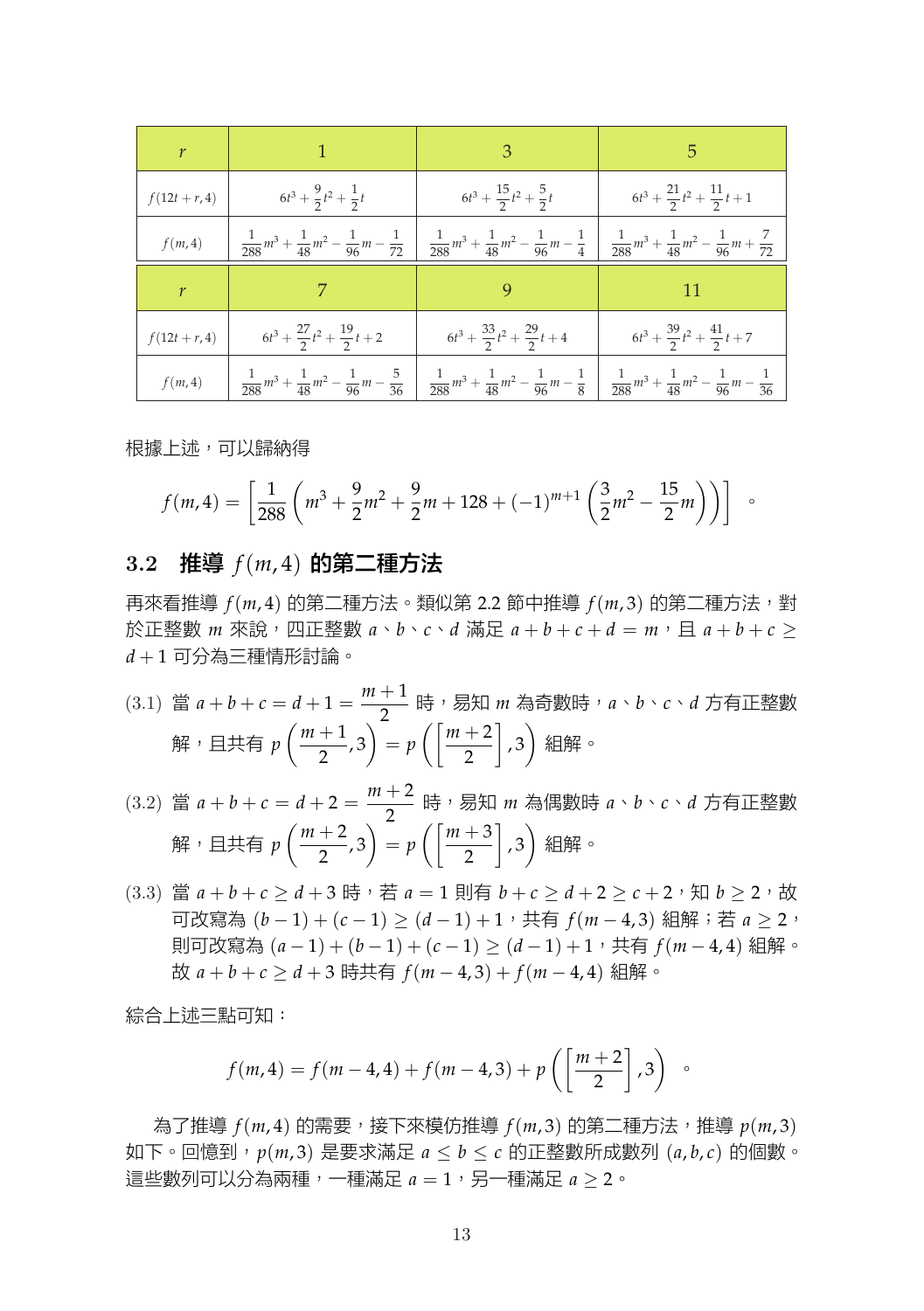對於第一種情況  $a = 1$ , 因為  $a + b + c = m$  相當於  $b + c = m - 1$ , 其中 <sup>1</sup> *<sup>≤</sup> <sup>b</sup> <sup>≤</sup> <sup>c</sup>*,所以共有 *<sup>p</sup>*(*<sup>m</sup> <sup>−</sup>* 1, 2) = [ *m −* 1 2 ] 組解。對於第二種情況 *a ≥* 2, 考慮正整數數列 (*a ′* , *b ′* , *c ′* ),其中 *a ′* = *a −* 1、*b ′* = *b −* 1、*c ′* = *c −* 1,它滿足 *a ′* + *b ′* + *c ′* = *m −* 3、*a ′ ≤ b ′ ≤ c ′*,這對應到 *p*(*m −* 3, 3) 的一個解。綜合以上兩種 情況,可以得到  $p(m, 3) = p(m − 3, 3) + \left[\frac{m-1}{2}\right]$ 2 ] 。更進一步來說,

$$
p(m,3) = p(m-3,3) + \left[\frac{m-1}{2}\right] = p(m-6,3) + \left[\frac{m-1}{2}\right] + \left[\frac{m-4}{2}\right]
$$
  
=  $p(m-6,3) + \frac{m-1+m-4-1}{2}$   
=  $p(m-6,3) + (m-3)$ 

 $\Rightarrow$   $m = 6t + r$ , 其中  $0 < r < 5$ , 則

$$
p(m,3) = p(m-6,3) + (m-3)
$$
  
=  $p(m-12,3) + (m-3) + (m-9)$   
= ...  
=  $p(r,3) + (m-3) + (m-9) + \dots + (m-6t+3)$   
=  $p(r,3) + \frac{m-r}{6} \frac{(m-3) + (m-6t+3)}{2}$   
=  $\frac{m^2 - r^2 + 12p(r,3)}{12}$ ,

其中,*p ′* (*m*, 3) = *−r* <sup>2</sup> + 12*p*(*r*, 3) 計算如下表。

|  | -1<br>$-1$ |  |  |
|--|------------|--|--|

所以可以得到  $p(m, 3) = \frac{1}{12}$  $(m^2 + p'(m,3)) = \left[\frac{1}{12}(m^2 + 3)\right] \circ \nexists \mathbb{F} \mathbb{F} \quad m^2 + 3 \neq 0$ 的 3 可以用 3 *∼* 7 中任一數取代。

有了 *p*(*m*, 3) 的公式,再加上前一節 *f*(*m*, 3) 的答案,就可以接著計算 *f*(*m*, 4)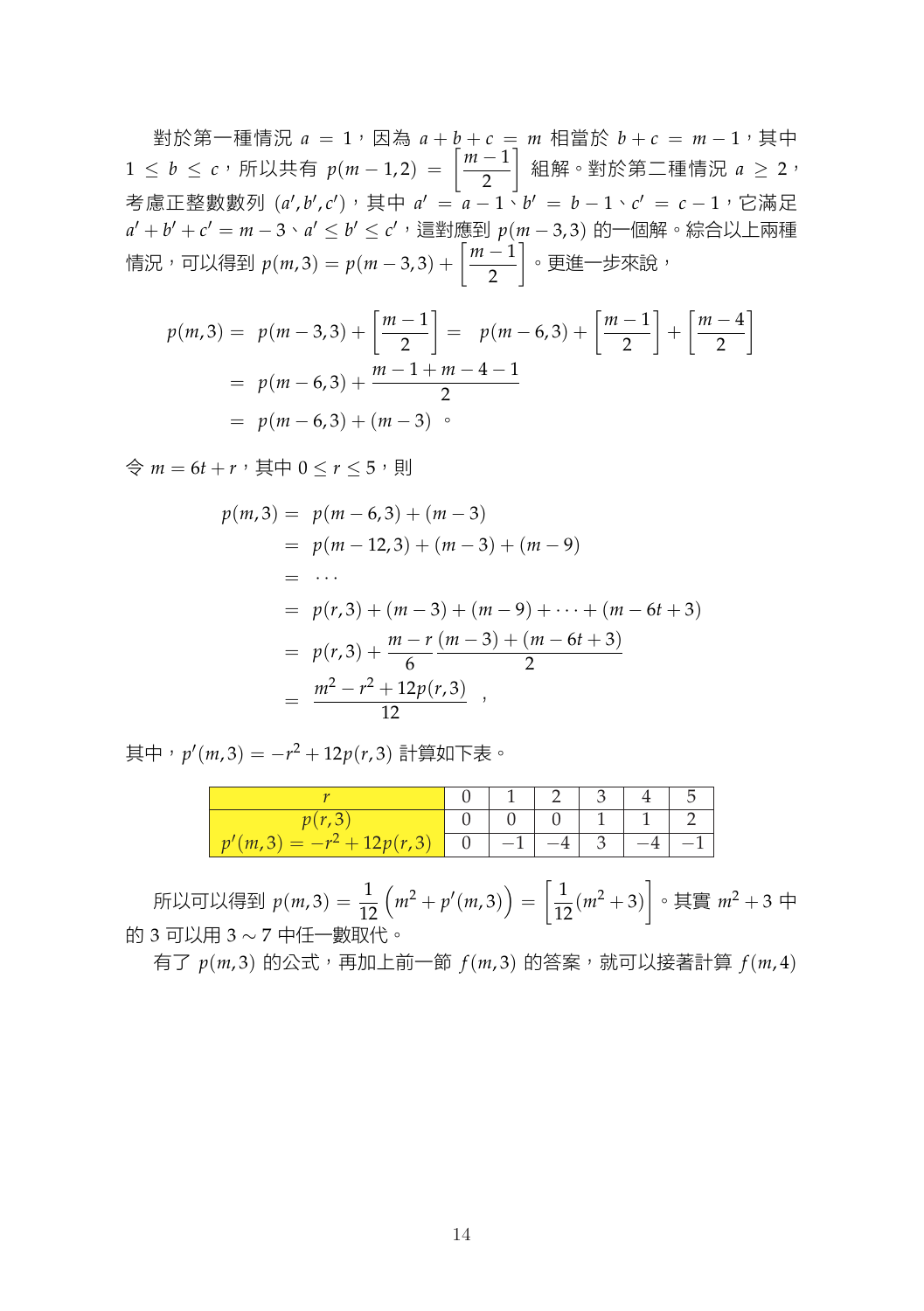如下。

$$
f(m,4) = f(m-4,4) + f(m-4,3) + p\left(\frac{m+2}{2},3\right)
$$
  
=  $f(m-8,4) + f(m-8,3) + p\left(\frac{m-2}{2},3\right)$   
+  $f(m-4,3) + p\left(\frac{m+2}{2},3\right)$   
=  $f(m-12,4) + f(m-12,3) + p\left(\frac{m-6}{2},3\right)$   
+  $f(m-8,3) + p\left(\frac{m-2}{2},3\right) + f(m-4,3) + p\left(\frac{m+2}{2},3\right)$   
=  $f(m-12,4) + f^{*}(m,4)$ ,

其中  $f^*(m, 4) = A + B$  而且

$$
A = \frac{1}{48} \left( (m - 12)^2 + 3(m - 12) + (-1)^{m-12-1} 3(m - 12) + 4 \left[ \frac{m-6}{2} \right]^2 \right)
$$
  
+ 
$$
\frac{1}{48} \left( (m - 8)^2 + 3(m - 8) + (-1)^{m-8-1} 3(m - 8) + 4 \left[ \frac{m-2}{2} \right]^2 \right)
$$
  
+ 
$$
\frac{1}{48} \left( (m - 4)^2 + 3(m - 4) + (-1)^{m-4-1} 3(m - 4) + 4 \left[ \frac{m+2}{2} \right]^2 \right)
$$
  
= 
$$
\begin{cases} \frac{1}{48} (6m^2 - 60m + 268) , \quad \text{if } m \text{ } \text{H} \text{ is } m \text{ } \text{H} \text{ is } m \text{ } \text{H} \text{ is } m \text{ } \text{H} \text{ is } m \text{ } \text{H} \text{ is } m \text{ } \text{H} \text{ is } m \text{ } \text{H} \text{ is } m \text{ } \text{H} \text{ is } m \text{ } \text{H} \text{ is } m \text{ } \text{H} \text{ is } m \text{ } \text{H} \text{ is } m \text{ } \text{H} \text{ is } m \text{ } \text{H} \text{ is } m \text{ } \text{H} \text{ is } m \text{ } \text{H} \text{ is } m \text{ } \text{H} \text{ is } m \text{ } \text{H} \text{ is } m \text{ } \text{H} \text{ is } m \text{ } \text{H} \text{ is } m \text{ } \text{H} \text{ is } m \text{ } \text{H} \text{ is } m \text{ } \text{H} \text{ is } m \text{ } \text{H} \text{ is } m \text{ } \text{H} \text{ is } m \text{ } \text{H} \text{ is } m \text{ } \text{H} \text{ is } m \text{ } \text{H} \text{ is } m \text{ } \text{H} \text{ is } m \text{ } \text{H} \text{ is } m \text{ } \text{H} \text{ is } m \text{ } \text{H} \text{ is } m \text{ } \text{H} \text{ is } m \text{ } \text{H} \
$$

$$
B = \frac{1}{48} \left( f'(m - 12,3) + 4p' \left( \left[ \frac{m-6}{2} \right], 3 \right) + f'(m - 8,3) + 4p' \left( \left[ \frac{m-2}{2} \right], 3 \right) + f'(m - 4,3) + 4p' \left( \left[ \frac{m+2}{2} \right], 3 \right) \right)
$$

用下表來計算 *B* 得知,當 *m* 是偶數時 *B* =  $\frac{1}{48}(-28)$ ,當 *m* 是奇數時 *B* = 1 <sup>48</sup> (*−*1)。遂有

$$
f^{\star}(m,4) = \begin{cases} \frac{1}{48}(6m^2 - 60m + 240) & ; \quad \text{if } m \text{ } \equiv 48m \\ \frac{1}{48}(6m^2 - 48m + 138) & ; \quad \text{if } m \text{ } \equiv 48m \end{cases}
$$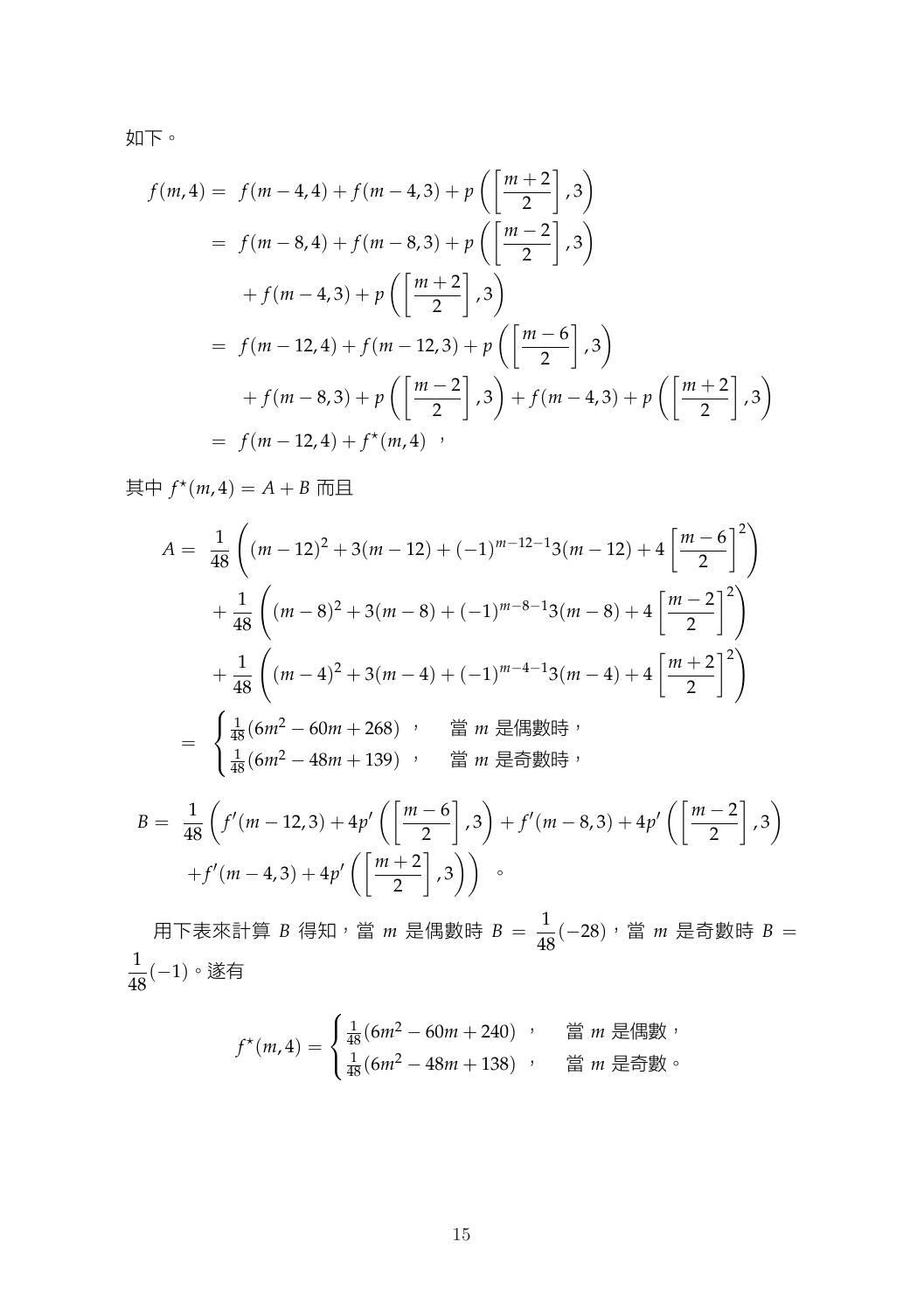| $m - 12 \text{ mod } 12$                                         | $\Omega$       | $\mathbf{1}$ | $\overline{2}$ | 3              | $\overline{4}$ | 5            | 6              | $\overline{7}$ | 8              | 9            | 10             | 11             |
|------------------------------------------------------------------|----------------|--------------|----------------|----------------|----------------|--------------|----------------|----------------|----------------|--------------|----------------|----------------|
| $f'(m-12,3)$                                                     | $\overline{0}$ | $-7$         | $-4$           | 21             | $-16$          | $-7$         | 12             | 5              | $-16$          | 9            | $-4$           | 5              |
| $m-8$ mod 12                                                     | 4              | 5            | 6              | 7              | 8              | 9            | 10             | 11             | $\Omega$       | 1            | $\overline{2}$ | 3              |
| $f'(m-8,3)$                                                      | $-16$          | $-7$         | 12             | 5              | $-16$          | 9            | $-4$           | 5              | $\Omega$       | $-7$         | $-4$           | 21             |
| $(m-4) \text{ mod } 12$                                          | 8              | 9            | 10             | 11             | $\theta$       | $\mathbf{1}$ | $\overline{2}$ | 3              | $\overline{4}$ | 5            | 6              | 7              |
| $f'(m-4,3)$                                                      | $-16$          | 9            | $-4$           | 5              | $\theta$       | $-7$         | $-4$           | 21             | $-16$          | $-7$         | 12             | 5              |
| $\frac{m-6}{2}$<br>mod 6                                         | 3              | 3            | $\overline{4}$ | $\overline{4}$ | 5              | 5            | $\theta$       | $\theta$       | $\mathbf{1}$   | $\mathbf{1}$ | $\overline{2}$ | $\overline{2}$ |
| $\left\lfloor \frac{m-6}{2} \right\rfloor$<br>$\vert$ ,3)<br>4p' | 12             | 12           | $-16$          | $-16$          | $-4$           | $-4$         | $\Omega$       | $\theta$       | $-4$           | $-4$         | $-16$          | $-16$          |
| $\frac{m-2}{2}$<br>mod 6                                         | 5              | 5            | $\Omega$       | $\Omega$       | 1              | $\mathbf{1}$ | $\overline{2}$ | 2              | 3              | 3            | $\overline{4}$ | $\overline{4}$ |
| $\left\lfloor \frac{m-2}{2} \right\rfloor$ , 3)<br>4p'           | $-4$           | $-4$         | $\Omega$       | $\Omega$       | $-4$           | $-4$         | $-16$          | $-16$          | 12             | 12           | $-16$          | $-16$          |
| $\frac{m+2}{2}$<br>mod 6                                         | 1              | 1            | 2              | 2              | 3              | 3            | $\overline{4}$ | $\overline{4}$ | 5              | 5            | $\Omega$       | $\Omega$       |
| $\frac{m+2}{2}$<br>, 3)<br>4p'                                   | $-4$           | $-4$         | $-16$          | $-16$          | 12             | 12           | $-16$          | $-16$          | $-4$           | $-4$         | $\Omega$       | $\theta$       |
| 48B                                                              | $-28$          | $-1$         | $-28$          | $-1$           | $-28$          | $-1$         | $-28$          | $-1$           | $-28$          | $-1$         | $-28$          | $-1$           |

接著假設  $m = 12t + r$ , 其中  $0 \leq r < 12$ , 則

$$
f(m,4)
$$
  
=  $f(m-12,4) + f^{*}(m,4)$   
=  $f(m-24,4) + f^{*}(m-12,4) + f^{*}(m,4)$   
=  $\cdots$   
=  $f(r,4) + \sum_{i=0}^{t-1} f^{*}(m-12i,4)$   
=  $f(r,4) + \begin{cases} \sum_{i=0}^{t-1} \frac{1}{48} \left(6(m-12i)^{2} - 60(m-12i) + 240\right) & \text{if } m \text{ } \text{H} \text{ is } m \text{ } \text{H}} \\ \sum_{i=0}^{t-1} \frac{1}{48} \left(6(m-12i)^{2} - 48(m-12i) + 138\right) & \text{if } m \text{ } \text{H} \text{ is } \text{H}} \end{cases}$   
= 
$$
\begin{cases} \frac{1}{288} \left(m^{3} + 3m^{2} + 12m - r^{3} - 3r^{2} - 12r + 288f(r,4)\right) & \text{if } m \text{ } \text{H} \text{ is } \text{H}} \\ \frac{1}{288} \left(m^{3} + 6m^{2} - 3m - r^{3} - 6r^{2} + 3r + 288f(r,4)\right) & \text{if } m \text{ } \text{H} \text{ is } \text{H}} \end{cases}
$$

這個答案的 288 倍,當做 *m* 的三次多項式,其常數項 ƒ′(m,4) 計算如下表。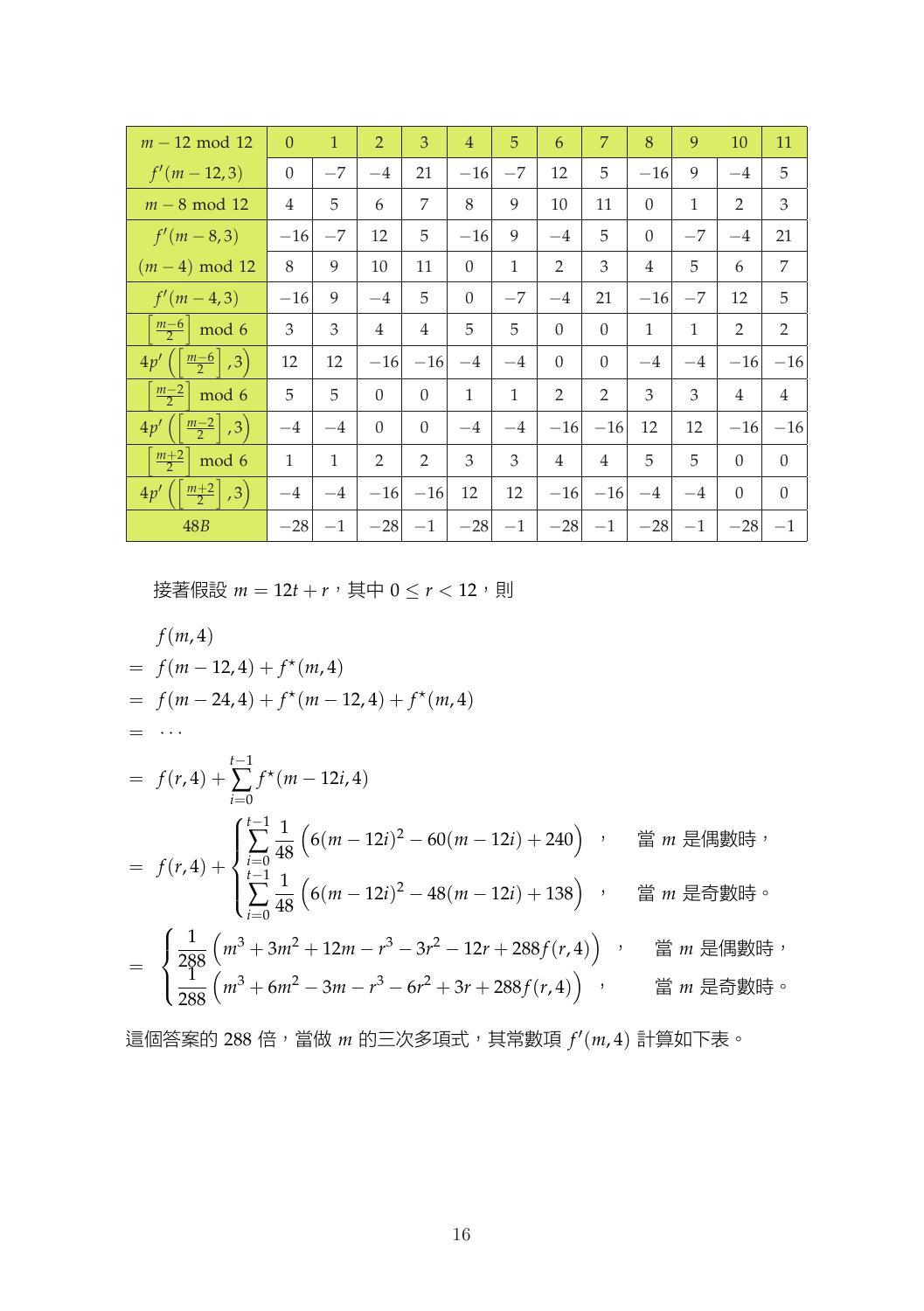| $m \mod 12$     | $\Omega$ | $\mathbf{1}$   | $\mathfrak{D}$ | 3       | $\overline{4}$ | 5       |
|-----------------|----------|----------------|----------------|---------|----------------|---------|
| $-r^3-3r^2-12r$ | $\theta$ |                | $-44$          |         | $-160$         |         |
| $-r^3-6r^2+3r$  |          | $-4$           |                | $-72$   |                | $-260$  |
| f(r,4)          | $\Omega$ | $\Omega$       | $\theta$       | 0       | 1              | 1       |
| 288f(m, 4)      | $\theta$ | $-4$           | $-68$          | $-72$   | 128            | 28      |
| $m \mod 12$     | 6        | 7              | 8              | 9       | 10             | 11      |
| $-r^3-3r^2-12r$ | $-396$   |                | $-800$         |         | $-1420$        |         |
| $-r^3-6r^2+3r$  |          | $-616$         |                | $-1188$ |                | $-2024$ |
| f(r,4)          | 1        | $\overline{2}$ | 3              | 4       | 5              | 7       |
| 288f(m, 4)      | $-108$   | $-40$          | 64             | $-36$   | 20             | $-8$    |

根據上述,可以歸納得

$$
f(m,4) = \frac{1}{288} \left( m^3 + \frac{9}{2}m^2 + \frac{9}{2}m + f'(m,4) + (-1)^{m+1} \left( \frac{3}{2}m^2 - \frac{15}{2}m \right) \right)
$$

$$
\left[ \frac{1}{288} \left( m^3 + \frac{9}{2}m^2 + \frac{9}{2}m + 128 + (-1)^{m+1} \left( \frac{3}{2}m^2 - \frac{15}{2}m \right) \right) \right] \quad \circ
$$

## **4** 推導五數以上的方法

在這節我們將延伸推導三數的第二種方法與推導四數的第二種方法,將其用來推導 五數以上的整數分拆方法。首先探討 *p*(*m*, *n*),接著進一步將其引入 *f*(*m*, *n*) 的推導 過程。

## **4.1** 推導 *p*(*m*, *n*) 的方法

為了推導  $p(m, n)$  的需要,可以模仿推導  $f(m, 3)$  的第二種方法,推導  $p(m, n) \circ \Box$ 憶到,*p*(*m*, *n*) 是要在正整數 *m*, *n* 中滿足

$$
1\leq a_1\leq a_2\leq\cdots\leq a_n
$$

的正整數數列 $(a_1, a_2, \ldots, a_n)$ 個數。這種數列可以分為兩種,一種滿足  $a_1 = 1$ , 另 一種滿足 *a*<sup>1</sup> *≥* 2。

對於第一種情況  $a_1 = 1$ , 因為  $a_1 + a_2 + \cdots + a_n = m$  相當於  $a_2 + \cdots + a_n =$ *m* − 1, 其中 1 ≤ *a*<sub>2</sub> ≤ · · · ≤ *a<sub>n</sub>*, 所以共有 *p*(*m* − 1, *n* − 1) 組解。

對於第二種情況  $a_1 \geq 2$ ,考慮到正整數數列  $(a'_1, a'_2, \ldots, a'_n)$ ,其中對於  $i =$ 1,2,...,n,滿足  $a'_i = a_i - 1$ ,則它滿足  $a'_1 + a'_2 + \cdots + a'_n = m - n$ , $1 \le a'_1 \le a'_2 \le n$ . . . *a ′ <sup>n</sup>*,這對應到 *p*(*m − n*, *n*) 的一個解。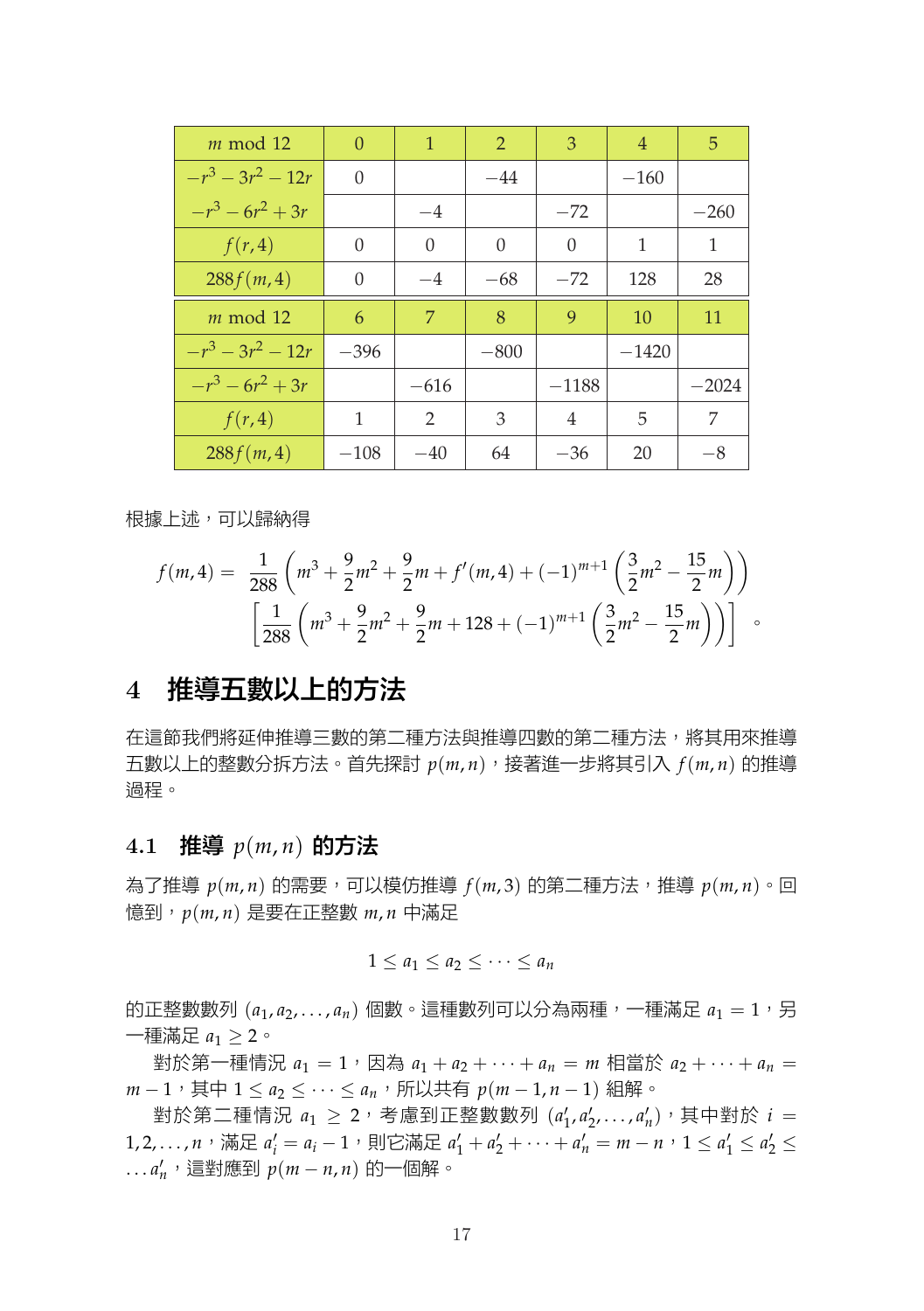$k \in \mathbb{R}$ 远兩種情況,可以得到  $p(m,n) = p(m-n,n) + p(m-1,n-1)$ 。進一步 來說,

$$
p(m, n) = p(m - n, n) + p(m - 1, n - 1)
$$
  
=  $p(m - 2n, n) + p(m - n - 1, n - 1) + p(m - 1, n - 1)$   
=  $p(m - \left[\frac{m}{n}\right]n, n) + \sum_{i=1}^{\left[m/n\right]} p(m - in + n - 1, n - 1)$   
=  $\sum_{i=1}^{\left[m/n\right]} p(m - in + n - 1, n - 1)$ 

最後一個等式成立是因為 *<sup>m</sup> n −* 1 *<* [*m n* ] *≤ m n* 相當於 0 *≤ m −* [*m n*  $n < n$ 上式根據遞迴關係可以將  $p(m, n)$  化簡,再代入  $p(m, 2) = \left[\frac{m}{2}\right]$ ] 即可求得其值。

#### **4.2** *p*(*m*, *n*) 的生成函數

在這個分節中,我將嘗試以生成函數的角度來探討 *p*(*m*, *n*)。首先回憶到,*p*(*m*, *n*) 是要在正整數 *m*, *n* 中滿足

$$
1 \leq a_1 \leq a_2 \leq \cdots \leq a_n
$$

的正整數數列 (*a*1, *<sup>a</sup>*2, . . . , *<sup>a</sup>n*) 個數。假設對於 *<sup>i</sup>* = 1, 2, . . . , *<sup>n</sup>*,*b<sup>i</sup>* = *<sup>a</sup><sup>i</sup> − <sup>a</sup>i−*1、其中  $a_0 = 1$ , 則正整數數列  $(a_1, a_2, \ldots, a_n)$  個數相當於非負整數數列  $(b_1, b_2, \ldots, b_n)$  個 數,  $a_1 \leq a_2 \leq \cdots \leq a_n$  相當於,  $b_1, b_2, \ldots, b_n \geq 0$ ,  $a_1 + a_2 + \cdots + a_n = m$  相當於  $nb_1 + (n-1)b_2 + \cdots + 1 \cdot b_n = m - n$ 

滿足 *nb*<sup>1</sup> + (*n −* 1)*b*<sup>2</sup> + *· · ·* + 1 *· b<sup>n</sup>* = *m − n* 的非負整數數列 (*b*1, *b*2, . . . , *bn*) 個 數,相當於函數  $(1 + x + x^2 + \cdots)(1 + x^2 + x^4 + \cdots) \cdots (1 + x^n + x^{2n} + \cdots)$  的 *x*<sup>*m*−*n*</sup> 係數,這是因為 *nb*<sub>1</sub> = 0, *n*, 2*n*, . . . 、(*n* − 1)*b*<sub>2</sub> = 0, (*n* − 1), (*n* − 2), . . . 、 · · · · 、  $1 \cdot b_1 = 0, 1, 2, \ldots$ 

試著將上述結果簡化。 $(1 + x + x^2 + \cdots)(1 + x^2 + x^4 + \cdots) \cdots (1 + x^n + x^{2n} + \cdots)$ *·* · · · ) 的  $x^{m-n}$  係數,相當於  $x^n(1 + x + x^2 + \cdots)(1 + x^2 + x^4 + \cdots) \cdots (1 + x^n + x^n)$ *x* <sup>2</sup>*<sup>n</sup>* <sup>+</sup> *· · ·*) <sup>的</sup> *<sup>x</sup> <sup>m</sup>* 係數。又經由泰勒展開式可得

$$
x^{n}(1+x+x^{2}+\cdots)(1+x^{2}+x^{4}+\cdots)\cdots(1+x^{n}+x^{2n}+\cdots)=\prod_{i=1}^{n}\frac{x}{1-x^{i}} \quad \circ
$$

因此  $\prod_{1}^{n} \frac{x}{1-x}$ *i*=1  $\frac{x}{1-x^i}$  中的 *x'''* 係數即為非負整數數列 (*b*<sub>1</sub>, *b*<sub>2</sub>, . . . , *b*<sub>n</sub>) 的個數,也就是正 整數數列 (*a*1, *a*2, . . . , *an*) 的個數。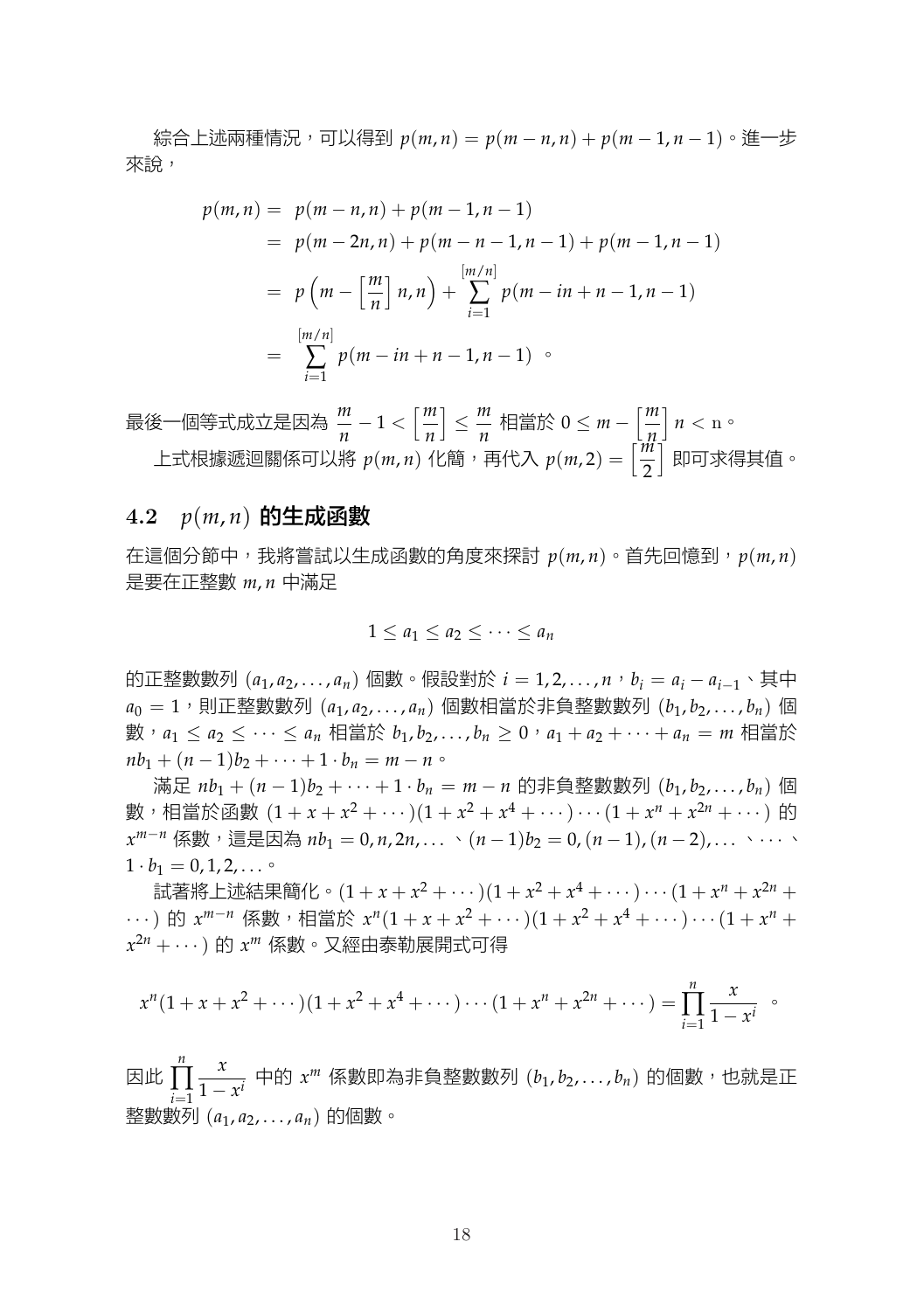$$
p(m,n) = \prod_{i=1}^{n} \frac{x}{1-x^{i}} \quad \circ
$$

#### **4.3** 推導 *f*(*m*, *n*) 的方法

接著討論 *f*(*m*, *n*),我們可以模仿推導 *f*(*m*, 3) 以及 *f*(*m*, 4) 的方法推導 *f*(*m*, *n*)。 回憶到,*f*(*m*, *n*) 是在正整數 *m*, *n* 中要滿足

$$
a_1 + a_2 + \cdots + a_{n-1} > a_n
$$
,  $\forall$   $\forall$   $\forall$   $\forall a_1 + a_2 + \cdots + a_{n-1} \geq a_n + 1$ 

的正整數數列 (*a*1, *a*2, . . . , *an*) 個數。這種數列也可以分成 *n −* 1 種情況,分別是  $a_1 + a_2 + \cdots + a_{n-1} = a_n + 1 \cdot a_1 + a_2 + \cdots + a_{n-1} = a_n + 2 \cdot \cdots \cdot a_1 + a_2 + \cdots + a_n$ *<sup>a</sup>n−*<sup>1</sup> = *<sup>a</sup><sup>n</sup>* + (*<sup>n</sup> −* <sup>2</sup>) 以及 *<sup>a</sup>*<sup>1</sup> + *<sup>a</sup>*<sup>2</sup> + *· · ·* + *<sup>a</sup>n−*<sup>1</sup> *≥ <sup>a</sup><sup>n</sup>* + (*<sup>n</sup> −* <sup>1</sup>)。又可歸納為以下三 種類型。

對於第一種類型 *k* = 1, 2, . . . ,  $\left[\frac{n-1}{2}\right]$ 2 ] 時,*a*<sup>1</sup> + *<sup>a</sup>*<sup>2</sup> + *· · ·* + *<sup>a</sup>n−*<sup>1</sup> = *<sup>a</sup><sup>n</sup>* + (2*<sup>k</sup> −* <sup>1</sup>) = *<sup>m</sup>* <sup>+</sup> <sup>2</sup>*<sup>k</sup> <sup>−</sup>* <sup>1</sup> 2 ,易知 *m* 為奇數時 *a*1、*a*2、*· · ·* 、*a<sup>n</sup>* 方有正整數解,且共有 *p*  $\left( \frac{m + 2k - 1}{m + 2k - 1} \right)$  $\frac{2n+1}{2}$ , *n* − 1  $\setminus$ 組解。

對於第二種類型 *k* = 1, 2, . . . ,  $\left[\frac{n-2}{2}\right]$ 2 | 時, $a_1 + a_2 + \cdots + a_{n-1} = a_n + 2k =$ *m* + 2*k* 2 ,易知 *m* 為偶數時 *a*1、*a*2、*· · ·* 、*a<sup>n</sup>* 方有正整數解,且共有 *p*  $(m + 2k)$  $\frac{n-1}{2}$ , *n* − 1  $\setminus$ 組解。

對於第三種類型  $a_1 + a_2 + \cdots + a_{n-1} \ge a_n + (n-1)$ , 若  $a_1 = 1$  則有  $a_2 + a_3 +$ *· · ·* + *<sup>a</sup>n−*<sup>1</sup> *≥ <sup>a</sup><sup>n</sup>* + (*<sup>n</sup> −* <sup>2</sup>),以下證明共有 <sup>∑</sup> *n−*1 *i*=3 *f*(*m − n*, *i*) 組解。

證明. 考慮  $n = 4$  時,  $a_2 + a_3 \ge a_4 + 2$ , 因為  $a_2 = 1$  時有  $a_3 \ge a_4 + 1$  不合,故 *a*<sub>2</sub> ≥ 2 且 (*a*<sub>2</sub> − 1) + (*a*<sub>3</sub> − 1) ≥ (*a*<sub>4</sub> − 1) + 1, 有 *f*(*m* − 4, 3) 組解。假設 *n* = *k* 時 *k−*1 ∑ *i*=3 *f*(*m − k*, *i*) 組解。考慮 *n* = *k* + 1 時 *a*<sup>2</sup> +  $a_2 + a_3 + \cdots + a_{k-1} \ge a_k + (k-2)$  $a_3 + \cdots + a_k \ge a_{k+1} + (k-1)$ , 若  $a_2 = 1$  則有  $a_3 + a_4 + \cdots + a_k \ge a_{k+1} + (k-2)$ , *k−*1 ∑ *i*=3 *f*(*m −* 1 *− k*, *i*) 組解。若 *a*<sup>2</sup> *≥* 2 則有 (*a*<sup>2</sup> *−* 1) + (*a*<sup>3</sup> *−* 1) + *· · ·* + (*a<sup>k</sup> −* 1) *≥* 有 *k* ∑ *f*(*m −* 1 *− k*, *i*) 個 (*ak*+<sup>1</sup> *−* 1) + 1,有 *f*(*m −* 1 *− k*, *k*) 組解。因此 *n* = *k* + 1 時有 *i*=3 解。經由數學歸納法可得證,當 *a*<sub>1</sub> = 1 時,*a*<sub>2</sub> + *a*<sub>3</sub> + · · · + *a<sub>n−1</sub> ≥ a<sub>n</sub> + (n* + 2) 共 *n−*1 ∑ *i*=3 *f*(*m − n*, *i*) 組解。 有  $\Box$